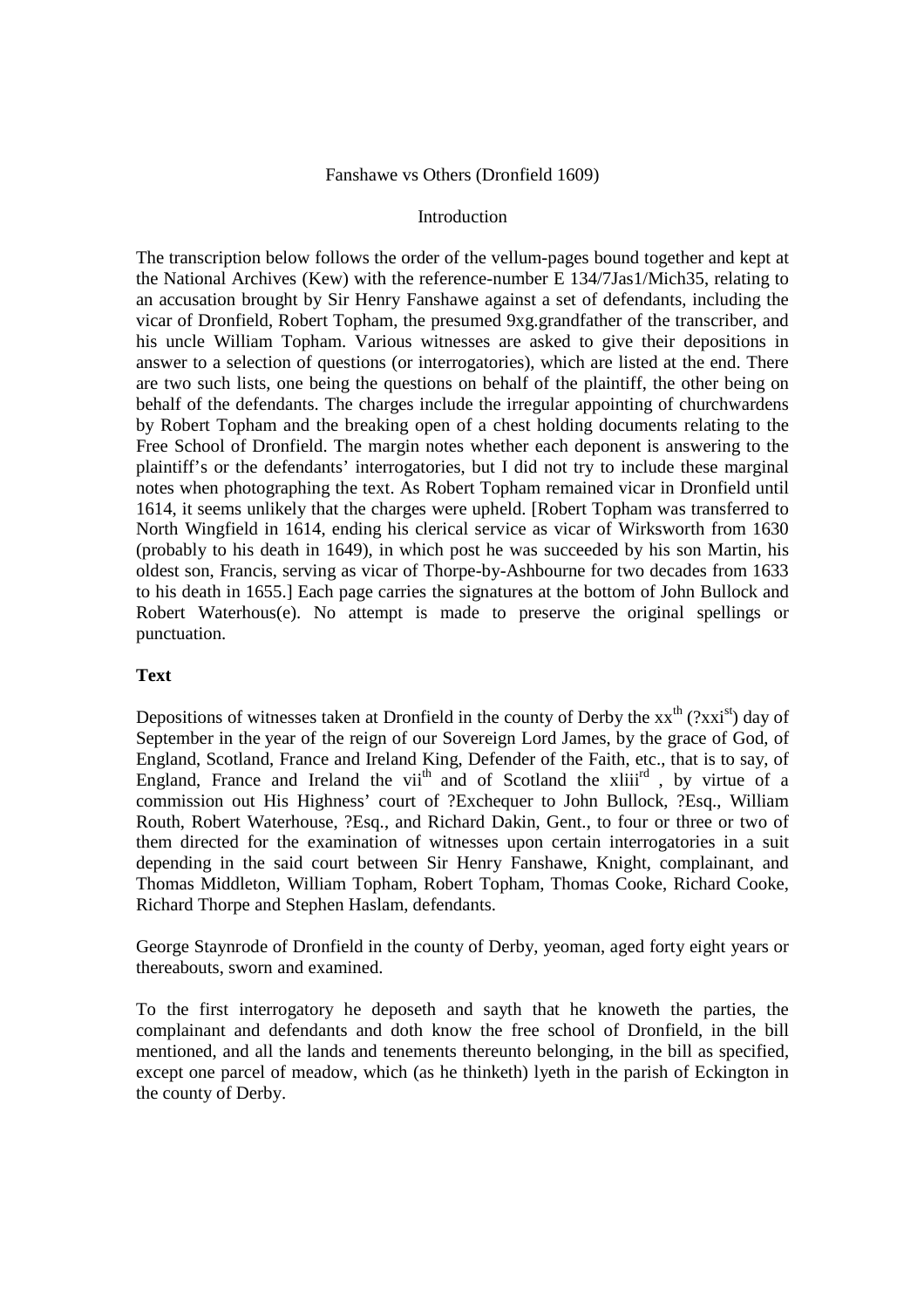To the second interrogatory he sayth that he doth not know or hath heard that one of these defendants, Thomas Middleton, did break open the chest standing in Dronfield church's chancel, wherein the evidences and seal of the said school were kept. But he hath heard that the said Middleton did report that he knew who did break the said chest. And this deponent further sayth that there were six feudal locks and keys unto the said chest, whereof four of the said keys were kept by the four churchwardens for the time being (each one one), the fifth by the vicar, and the sixth by Robert Fanshawe, gent. But what deeds or writings were taken out of the chest when the chest was broken or by whom, this deponent cannot depose but sayth that Mr. Middleton did tell this deponent that the morning after the chest was broken where the same evidences were kept, all the said evidences, being scattered in the church, were found by the clerk, who apparently thereupon sent for the said Mr. Middleton, being then schoolmaster and vicar, so as he thinketh, who thence took the said evidences into his custody, saying that they did most properly belong unto him who kept the same a long time and that of late he hath delivered the same over unto some of the said parish(?ioners), as this deponent hath heard.

To the sixth interrogatory the deponent sayth that he doth know that Thomas Cooke, one of the said defendants and churchwardens, doth now live from [= apart from] his wife, being an honest woman, as he heareth, and that the said Cooke hath and doth lead an adulterous life with one Elizabeth Bates and hath had two (?or) several bastards, by one Anne Straforth, for which and other great misdemeanours exhibited against him at York, as this deponent hath been credibly informed by one Mr. ?Suttan, minister of Pomfrett [= Pontefract] in the county of York, within which parish the said Cooke did dwell, the said Cooke did ?become excommunicated in the said diocese of York, and so doth he still continue, for anything this deponent knoweth to the contrary, and, to avoid punishment of law there, did fly thence to Dronfield, where he still continueth. All which this deponent made known to Robert Topham, vicar, before the said Thomas Cooke was made churchwarden. And this deponent further sayth that he hath credibly heard by the wife of George Oldfield [Margaret Renshaw, married 24 Aug 1601 in Dronfield] that Richard Thorpe [married Marie Topham on 24 July 1604 in Dronfield], another of the churchwardens and defendants, did admit to have carnal knowledge of her body. And this deponent further sayth that he, the said Thomas Cooke, and Richard Cooke were chosen by the said Robert Topham, being vicar, as he hath heard the said Robert Topham report and verily thinketh the same to be so, because public notice was not given thereof in the church according to ancient custom.

To the ninth interrogatory this deponent sayth that he cannot clearly tell what rewards or promises were made unto the said defendants or any of them for making or granting of the last leases or any other estate, but this deponent sayth that a year or more before the making of the said leases or before the said Thomas Cooke was churchwarden, the said Thomas Cooke came to this deponent and told him that Robert Topham and William Topham, two of the said defendants, meant to make him churchwarden and said to this deponent that he would be contented to let him have a dole of land in the ?Dame ?Flat, being parcel of the school-land, that then, when he was churchwarden, the said deponent should have a new lease of the whole farm which sometime was in his grandfather's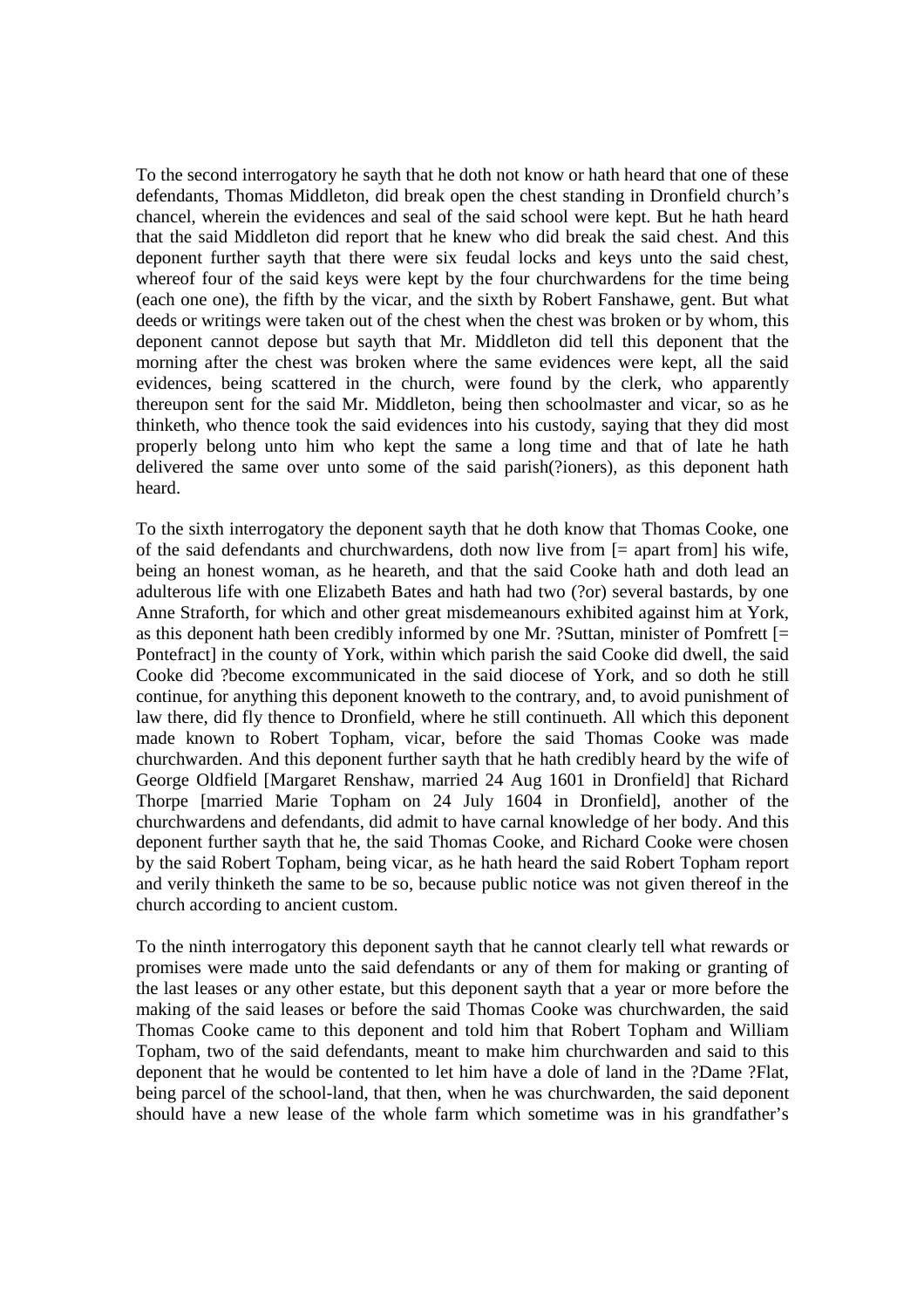occupation and now belonging to the said school, which this deponent would not yield unto, which was the cause, as he verily thinketh, that he went without the same. And further this deponent sayth that the like offer and promise was made unto him by the said Robert Topham, vicar, another of the defendants, to get the same dole of land for his said uncle William Topham, another of the defendants.

Thomas Gibson of Chesterfield in the county of Derby, schoolmaster, aged sixty years or thereabouts, sworn and examined.

To the  $x<sup>th</sup>$  interrogatory he sayth that he doth not certainly know any of the ancient tenants of the said school-land as tenants thereof except one William Newsom dwelling in Chesterfield [he married Agnes Evans in Chesterfield on 01 DEC 1589], whom he hath long known to be a tenant of the said school-land lying about Chesterfield, for which the said Newsom hath anciently paid xi pounds by year, as he hath credibly heard, and that the said William Newsom offered to give to William Topham, one of the defendants (who had taken a lease of the same lands from the vicar and churchwardens of Dronfield) a rent newly imposed thereupon, which, in this deponent's remembrance, did amount to fourteen pounds yearly, which the said Topham refused, alleging that other friends must be pleasured, and to the rest of the interrogatory he cannot depose. To the rest of the suit he cannot depose [the words 'cannot depose' were crossed out and possibly replaced by the words 'is not examined'].

Richard Caskyn of Dunston [It's near Chesterfield. Was this the Richard baptised 17 April 1586 in Dronfield?] in the county of Derby, husbandman, aged xxv years or thereabouts, sworn and examined.

To the third interrogatory this deponent sayth that the said Thomas Middleton, in the interrogatory mentioned, told this deponent amongst other teachers that he did not break the church of Dronfield, wherein the school evidence was kept, nor chest, which stood in the said church chancel, but it might be that he know who did the same and at what time to find the evidence there. And more to this interrogatory he cannot depose. To the rest of the interrogatories is not examined.

Henry Hanco(c)k of Stubley in the parish of Dronfield and county of Derby, yeoman, aged three score and seven years or thereabouts, sworn and examined.

To the first interrogatory he sayth that he doth know the parties, complainant(s) and defendants, and doth also know the free school at Dronfield and all the lands and tenements thereunto belonging, except one parcel of meadow lying at Eckington in the county of Derby, for which he knoweth there hath been anciently given four ?marks of yearly rent to the same School of Dronfield.

To the fourth interrogatory this deponent sayth that the inhabitants and parishioners of Dronfield have during the time of his remembrance, which hath been three score years, and, as he hath credibly heard by h[is?] ancestors and by ?their ancient of the parish during the time whereof the memory of man is not to the contrary, from time to time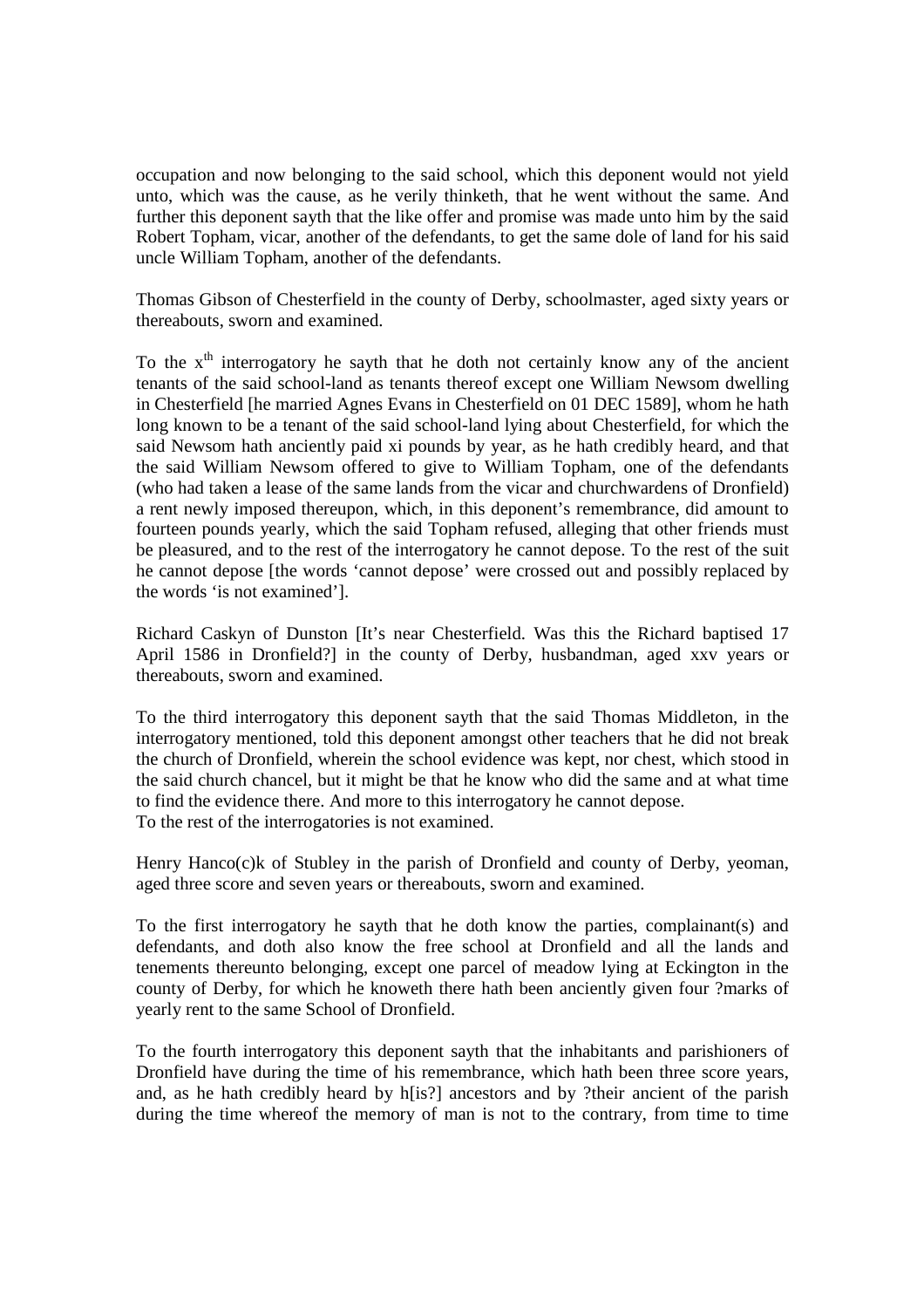yearly somewhat after Easter used to choose four inhabitants of the sai[d] parish to be churchwardens for the year following, and that about a week before warning hath been us[ually?] given by the vicar and the curate unto the said parish of the visitation then following to make choice of the churchwardens against the said time. And further this deponent sayth that by the custom the churchwardens have been used to be chosen out of four feudal quarters of the said parish, viz. out of ?every quarter [WORN END OF LINE, where the words might have been 'one, and'] in some of the said quarters the said churchwardens are chosen by lot and in othersome by house ?row, the [INK IS HERE VERY WORN, maybe the word is 'cause' or 'basis'] of which custom hath been by reason of the feudal manners of their lays [= religious laws], for in some of these quarters the said parishioners are laid  $[=$  taxed by their goods, some by the acres of their land, and othersome by their plough lands, and that the said churchwardens have and do use to make an accompte (= account) only for their own particular quarter for which they be chosen.

To the  $v<sup>th</sup>$  interrogatory this deponent sayth that he hath credibly heard that the said Robert Topham, in the interrogatory mentioned, did contrary to ancient custom in the year of our Lord God 1607, when churchwardens were chosen for the said year without any notice thereof given to the parishioners in the church, as before time was accustomed, elect and consent two churchwardens for the said year, being his brother-in-laws [sic], namely Richard Thorpe and Richard Cooke [Cooke's wife's name is unknown], and, as he hath heard, that Thomas Cooke, another of the churchwardens, was likewise chosen by the said vicar and not according to custom.

To the vi<sup>th</sup> interrogatory this deponent sayth that he taketh Richard Cooke and Richard Thorpe, in the said interrogatories mentioned, to be honest men and of good behaviour, and that Thomas Cook, another of the churchwardens, is a stranger at Dronfield and hath not [Maybe this word is imperfectly erased] inhabited not above four or 5 years there but, as this deponent hath heard, lives from [= apart from] his ?wed(ded) wife and hath left his ancient dwelling in Yorkshire because he was excommunicated there, and, to the rest of the interrogatory, he cannot depose further than he hath deposed to the  $v<sup>th</sup>$  interrogatory.

To the vii<sup>th</sup> interrogatory this deponent sayth that v or vi years ago  $\#$  there came a prohibition from Sir Henry Fanshawe, Knight, complainant, directed to the vicar and churchwardens of Dronfield then being, which was delivered unto them by John Fanshawe, Gent., in the chancel there prohibiting them to make leases on any estates on any of the school lands or any charge out of the same until the said complainant by advice of his counsel should make and remove such orders and statutes concerning the same as should be for the profit and commodity of the said school and for the maintaining of the true intent of the said founder and until he might survey the said lands and tenants of the said school to let them at a reasonable value for the benefit of the said school.

To the viii<sup>th</sup> interrogatory this deponent sayth that he hath credibly heard and verily believeth that Robert Topham, vicar, Thomas Cooke, Richard Thorpe and Richard Cooke, four of the defendants in the said interrogatory mentioned, have made a lease unto one William Topham, another of the said defendants in the said interrogatory mentioned,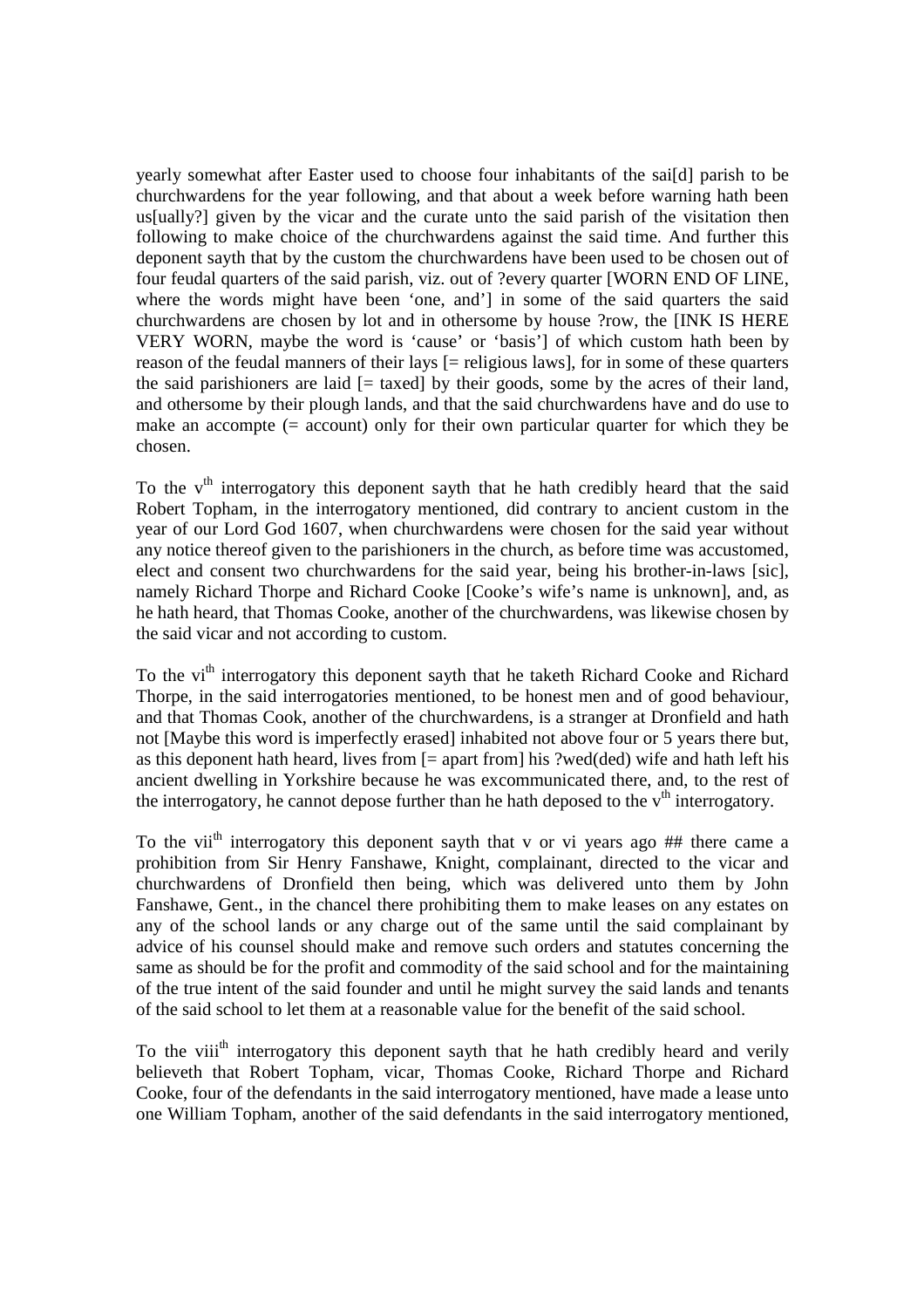of the most part of the lands belonging to the said school of Dronfield. And this deponent further sayth that one Stephen Haslam hath a lease of another small part of the said lands but whether there be any more leases of the said lands he knoweth not, and that the whole yearly rent of the said school lands (as he hath heard) is now brought to twenty and ?nine pounds, and that the said lands are yet worth above the said rent six pounds by year.

To the  $x<sup>th</sup>$  interrogatory this defendant sayth that he knoweth all the persons who were tenants or occupiers of the school lands before the making of the new leases of the said school lands, which were five in number, and that four of them were of the blood or kindred of the said founder of the said school, and further to this interrogatory he cannot depose.

William Steinrod in the county of Derby, yeoman, aged forty and ?nine years or thereabouts, sworn and examined.

To the first interrogatory he sayth that he knoweth the parties, complainant and defendants, and the free school in Dronfield and the lands and tenements thereunto belonging, saving one meadow in the occupation of Peter Stephen and Henry Roger.

To the  $iv<sup>th</sup>$  interrogatory this examinate sayth that he doth know of his own knowledge that the inhabitants and parishioners of Dronfield have, since he could remember, until about four years now past, used yearly at the end of every ?year [At the time the year changed on Lady Day = 25 March] to chose four inhabitants of the said town and parish to be churchwardens of the same for the year next coming and hath heard by the report of the ancient inhabitants of the said parish that the same order hath been observed in the choice of them time out of mind, and that they were so elected and chosen out of the four quarters of the said parish, viz. out of every quarter one. And, as he hath heard, this ancient custom of having of every quarter one churchwarden had his [sic] first beginning because that all lays and tests imposed upon them had a feudal kind of testing for payments thereof, for two of the same quarters are tested by ploughs, half ploughs and cottages, the third by acres of land, and the fourth by other goods.

To the  $v<sup>th</sup>$  interrogatory this examinate sayth that Robert Topham, in the interrogatory mentioned, and some two other with him one year about three years past, contrary to the ancient custom, chose three churchwardens for the same parish, and for two years since, after either year one, and gave no knowledge to the inhabitants of the parish for ?election of any of them, as hath been usually used there in the like case.

To the vi<sup>th</sup> interrogatory this examinate sayth that Richard Cooke and Richard Thorpe, in the interrogatory mentioned, are, for anything that this deponent knoweth, men of good and honest behaviour, and he hath heard that Thomas Cooke, therein also mentioned, is reported to keep in concubinage one Elizabeth Bate(s), wife of one John Bate(s), late of Wentbridge in the county of York [A John Bates married an Elizabeth Swayne on 03 Feb 1600 in Halifax], and is now, or lately was, excommunicated in this diocese of York for the same.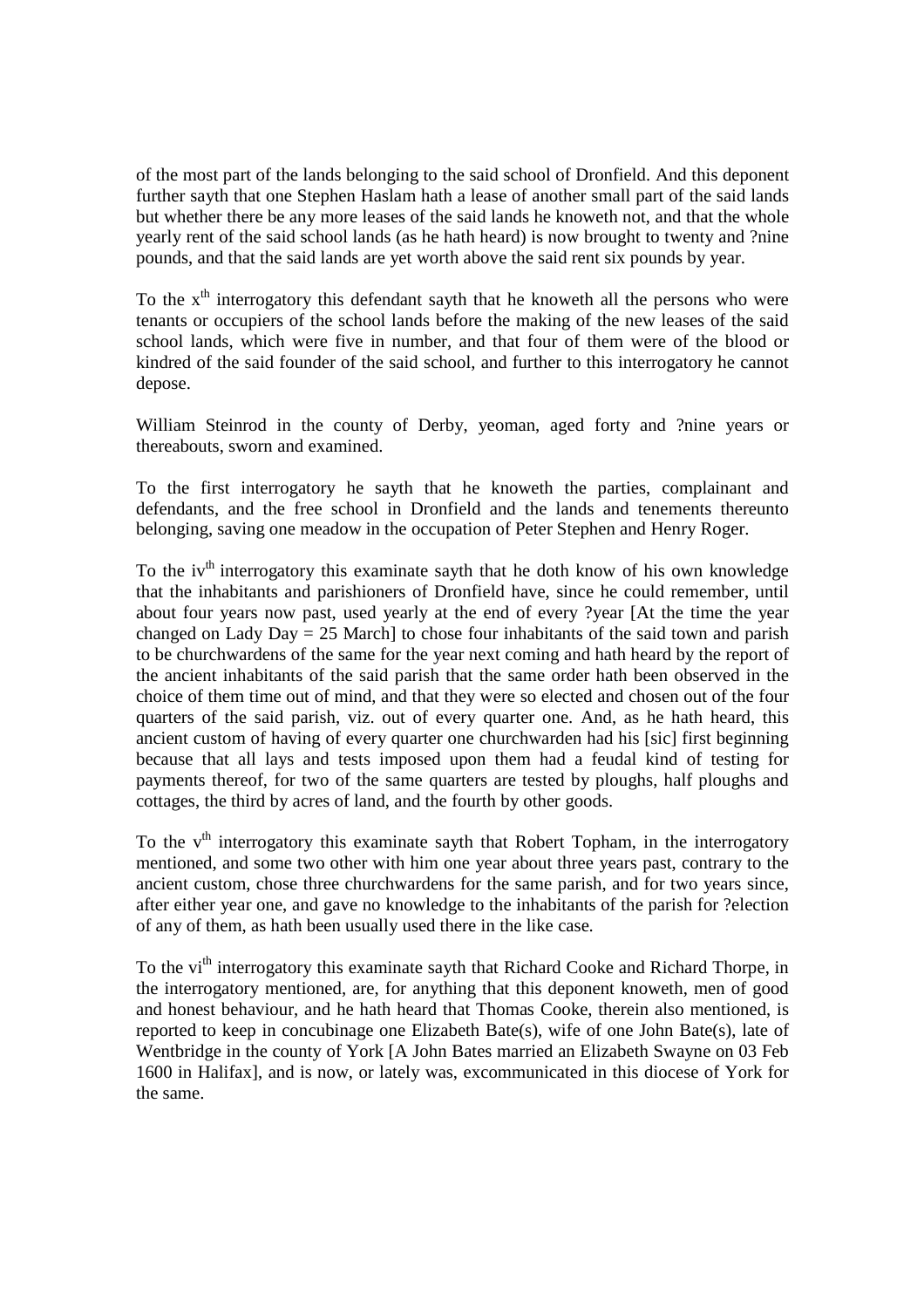To the x<sup>th</sup> interrogatory this deponent sayth that Henry Fanshawe was tenant to one ?farm parcel of school land of Dronfield and the heirs of one Philipp Eyre also to another, both which tenants are situate in Dronfield. Also, William Newsom was tenant to divers lands in Chesterfield, and Peter Stephen and Henry Roger to a meadow lying in Eckington before the making of any lease by the defendants or any of them, and that Henry Fanshawe, Peter Stephen and the first wife of Henry Rogers were of the blood and kindred of the founder of the said school. To the rest of the interrogatory he cannot further depose.

To the xi<sup>th</sup> interrogatory this deponent sayth that Mr. Middleton, sometime vicar at Dronfield, and Mr. Topham, now vicar there, have felled divers ashes growing in and upon some parts of the complainant's and have ?conuted them to their own private uses.

To the rest of the interrogatories not examined.

William Mawer of ?Beauchieff in the county of Derby, yeoman, aged 70 years or thereabouts, sworn and examined.

To the first interrogatory he sayth that he knoweth the parties, complainant and defendants, and the free school in Dronfield and the lands and tenements thereunto belonging, saving one meadow lying in the parish of Eckington in the said county of Derby.

To the second interrogatory he sayth that about a week or thereabouts before the chest, in the said interrogatory mentioned, which stood in the chancel of the church of Dronfield, wherein the evidence, writings and seals of the said school was [sic] kept, the said Thomas Middleton, in the said interrogatory mentioned, told this deponent that, although Mr. Robert Fanshawe and others that had the custody of the said deeds, evidence(s) and seal would not suffer him, the said Thomas Middleton, to see them, yet he said he would see them shortly, whatsoe're cause of it. And this deponent further sayth that there was [six] feudal locks and keys to the said chest, whereof Mr. Robert Fanshawe kept one, the vicar another, and the four churchwardens, each of them, one, and further to this interrogatory he cannot depose.

To the third interrogatory he cannot otherwise depose than he hath ?surely/soundly done to the second interrogatory.

To the fourth interrogatory this deponent sayth that ever since he could remember, which is fifty years and more (and he hath credibly heard by his ancestors and others that the same hath been used time out of mind) that the inhabitants of the said parish of Dronfield have yearly used, when the old churchwardens go out, to chose four churchwardens for the same parish for the year next following, and that by a custom used amongst them the same churchwardens have been and ought to be chosen out of four feudal quarters of the said parish, viz. out of every quarter one, which custom hath been kept and observed until about two years past, at Easter last it was broken by one of the defendants, Robert Topham, vicar, who brought in, contrary to the said custom, Richard Thorpe, Richard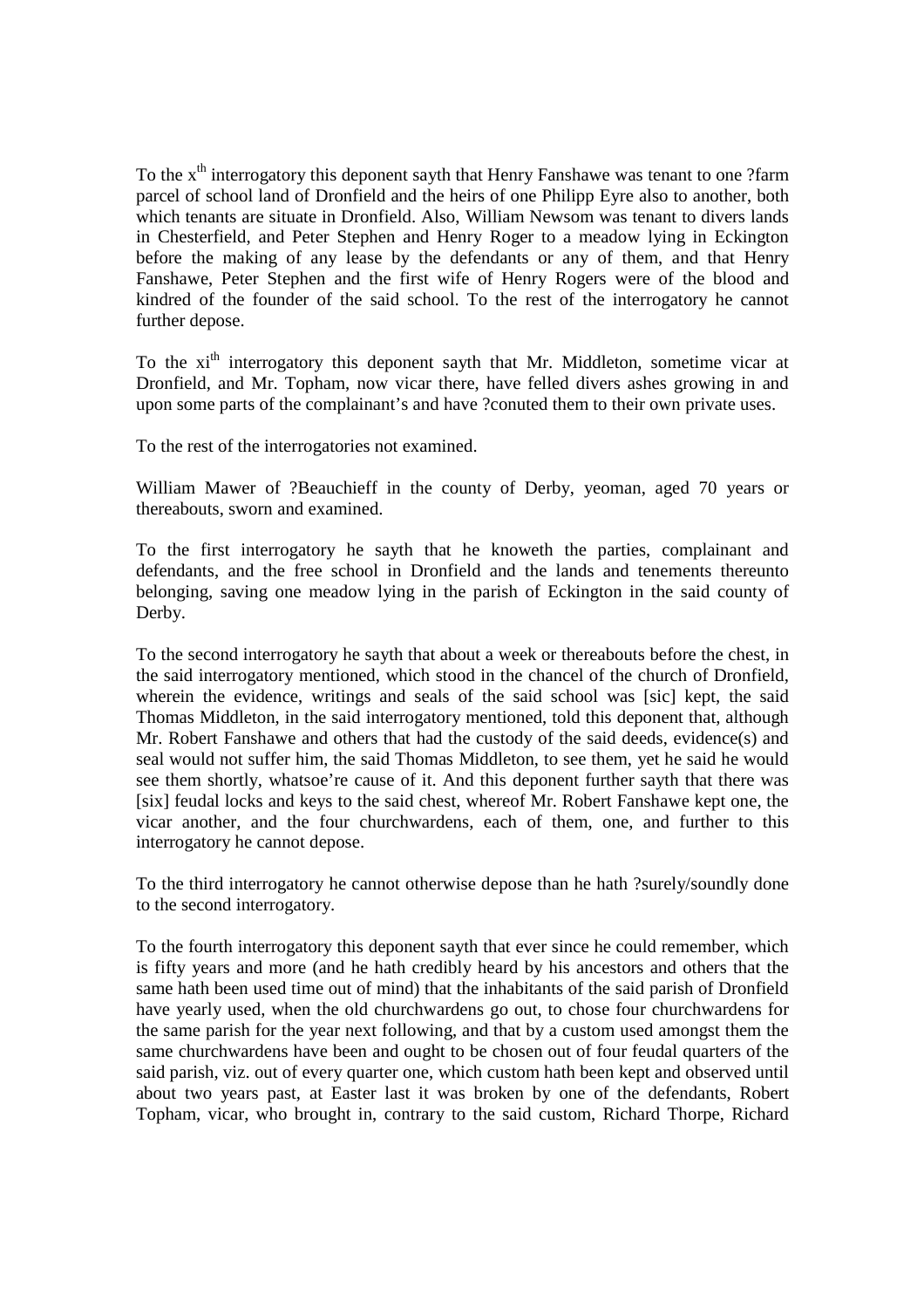Cooke and Thomas Cook, three of the defendants, to be churchwardens, and further to this interrogatory he cannot depose.

To the  $v<sup>th</sup>$  interrogatory this deponent cannot depose otherwise than he hath deposed to the fourth.

James Barlow of Dronfield Woodhouse in the county of Derby, ?Esquire, aged three and forty years or thereabouts, sworn and examined.

To the first interrogatory he sayth that he knoweth the parties, complainant and defendants, and the free school in Dronfield and the lands and tenements to the same belonging, except one parcel of meadow, or meadow ground, lying within the parish of Eckington in the said county.

To the ii<sup>nd</sup> interrogatory he sayth that he was one of the churchwardens that received the said school evidences and seal, in the said interrogatory mentioned, from Mr. Benett, then vicar of Dronfield, and laid them first in a chest in the chancel of Dronfield church and some six feudal locks upon the said chest by direction from Mr. Thomas Fanshawe, esquire, for the more safer keeping of the said evidences, and delivered the six feudal keys thereof to those whom the said Mr. Fanshawe appointed, viz. to the then vicar one, to Mr. Robert Fanshawe one, and to three churchwardens, each of them one, and the sixth this deponent kept himself as the fourth churchwarden. And further this deponent sayth that the said chest was broken about eight years ago and the evidences taken out and the seal lost, and further to this interrogatory he cannot depose.

To the third interrogatory this deponent sayth that about a week before the said chest was broken Thomas Middleton, one of the defendants and then vicar, gave general warning to all those that had the keeping of the locks of the chest, wherein the said school evidences and seal lay, to bring the said keys to the said chest and to see the said evidences, which they did accordingly, and, the chest being opened, the said Middleton offered to take out some of the said evidences to peruse, which Mr. Robert Fanshawe, standing by him, would not suffer him to do, saying that there were none there that had skill to judge of them and that they should not be stirred till Mr. Bullock of Darley, deceased, who was of their counsel, did come over and see them, by whose counsel they would be directed, whereunto the said Middleton replied: 'Who but I will see them?', whereupon the chest was shut and locked, with all the said locks and feudal keys; and this deponent did then deliver his key to Robert Cooke, one of the churchwardens, and, within ten days next after, the said chest was broken and the said school evidences taken out and the said seal gone. And this examinate sayth that also, as he heard thereof, he made enquiry in the said town whether the said vicar had made any search for those that should break the said chest and what care was taken for the said evidences, and it was answered unto him that no search was made by him, but that he had gotten the evidences into his hands and set his scholars to copy them out.

To the vii<sup>th</sup> interrogatory this deponent sayth that about four or five years ago, as he doth well remember, Mr. John Fanshawe, gent., was sent down to Dronfield with a writing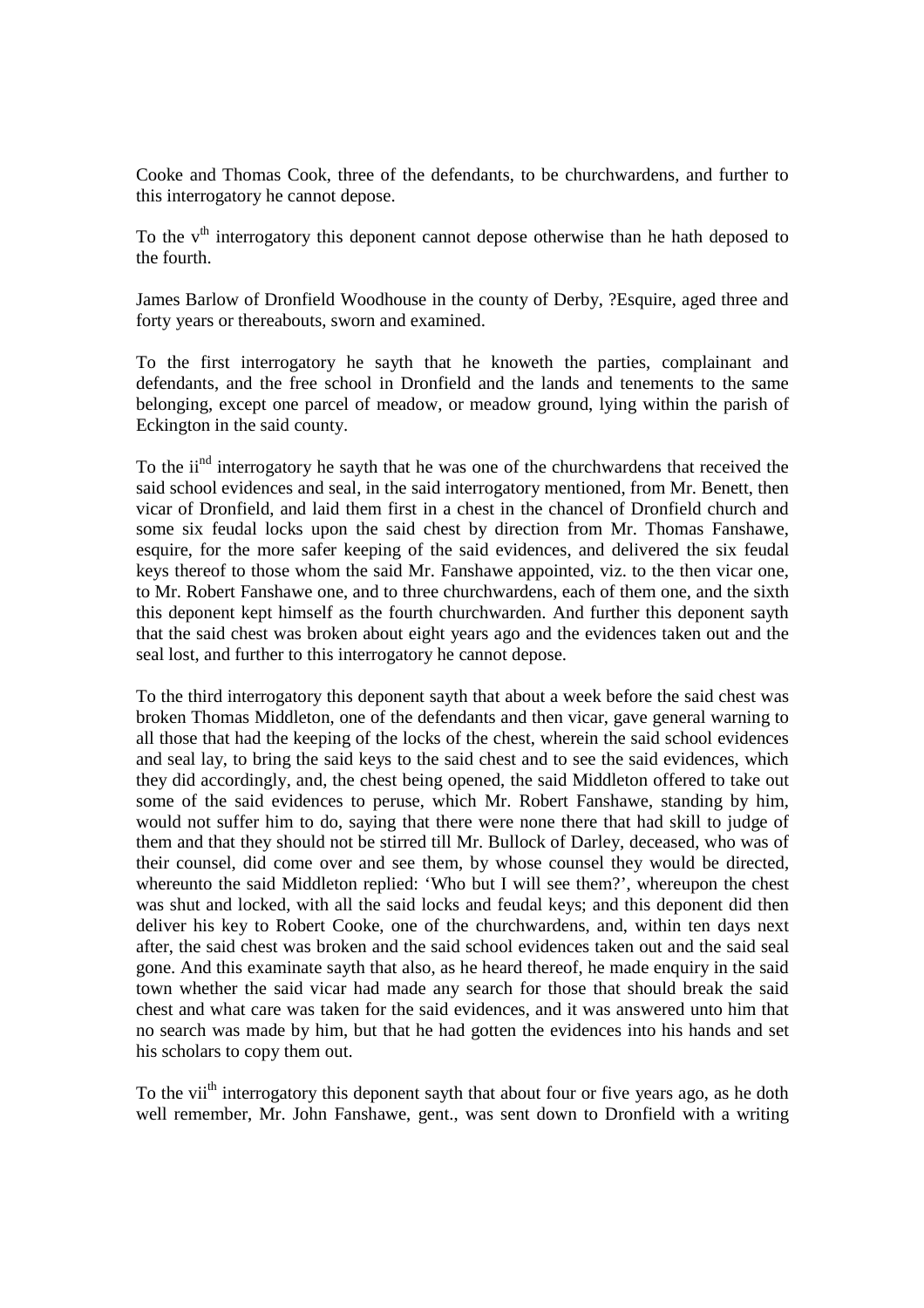under the hand and seal of Sir. Henry Fanshawe, knight, directed to the vicar and churchwardens of the said church of Dronfield aforesaid, who were governors of the said school there, by which the said vicar and churchwardens were prohibited to make any lease or estate of the premises until the said Sir Henry by the advice of his counsel should make or declare such orders and statutes as were fitting and for the benefit of the said school and for the maintaining of the intent of the founder, and until such time as the said school lands were viewed and considered of for their value, which writing was delivered by the said Mr. John Fanshawe to the said vicar and churchwardens before divers of the best of the parish who willingly took knowledge thereof and shewed themselves willing to perform the same.

William Blyth(e) of  $Co(u)$ ldaston  $I = Coal$  Aston) in the county of Derby, yeoman, aged thirty eight years or thereabouts, sworn and examined. [Was this the William Blyth baptised 29 June 1570 in Norton, who died in 1631?]

To the  $v<sup>th</sup>$  interrogatory this examinate sayth that the same year that Richard Cooke, one of the defendants, was made one of the churchwardens for Coldaston, being one of the four quarters of Dronfield parish, this examinate sayth that it fell to his mother's house by the ancient course of their custom to serve as churchwarden there for that year, who sent this deponent, her son, to be sworn churchwarden according to their said custom in her stead, who, meeting their vicar there, told the said vicar wherefore he was come, to whom the vicar answered: 'You may go home again', as he had made his bill and had kirkmasters there enough to serve. And this deponent further sayth that there was no warning given in the church by the said vicar to the parishioners, as was usual before time, when the churchwardens were to be chosen that ever this examinate heard of.

To the rest not examined.

William Newsome of Chesterfield in the county of Derby, carrier, aged 54 years or thereabouts, sworn and examined. [A William Newsam married an Agnes Evans in Chesterfield on 1 Dec 1589]

To the viii<sup>th</sup> interrogatory he sayth that he heard that Robert Topham, vicar, Thomas Cooke, Richard Cooke and Richard Thorpe, all defendants, have made three feudal leases of the school lands, that is to say, of that which Henry Fanshawe held, that which George Steynrod held, that which Peter Stephen and Henry Rogers held, and that which this deponent William Newsom held, which is all the lands belonging to the said school in effect. And this deponent sayth that there is received yearly upon that land which Henry Fanshawe held seven pound, upon that which George Steynrod and this deponent held seventeen pounds, and of that which Peter Stephen and Henry Rogers held three pounds ten shillings, and that he thinketh that there may be made of all the said lands above mentioned over and above the rents rated and received thereupon twenty nobles yearly.

To the  $ix<sup>th</sup>$  interrogatory this deponent sayth he doth not know what bonds, promises, rewards or agreements have been made or given to the defendants, to any of them, for making and granting of the said leases to the said William Topham, but he sayth that,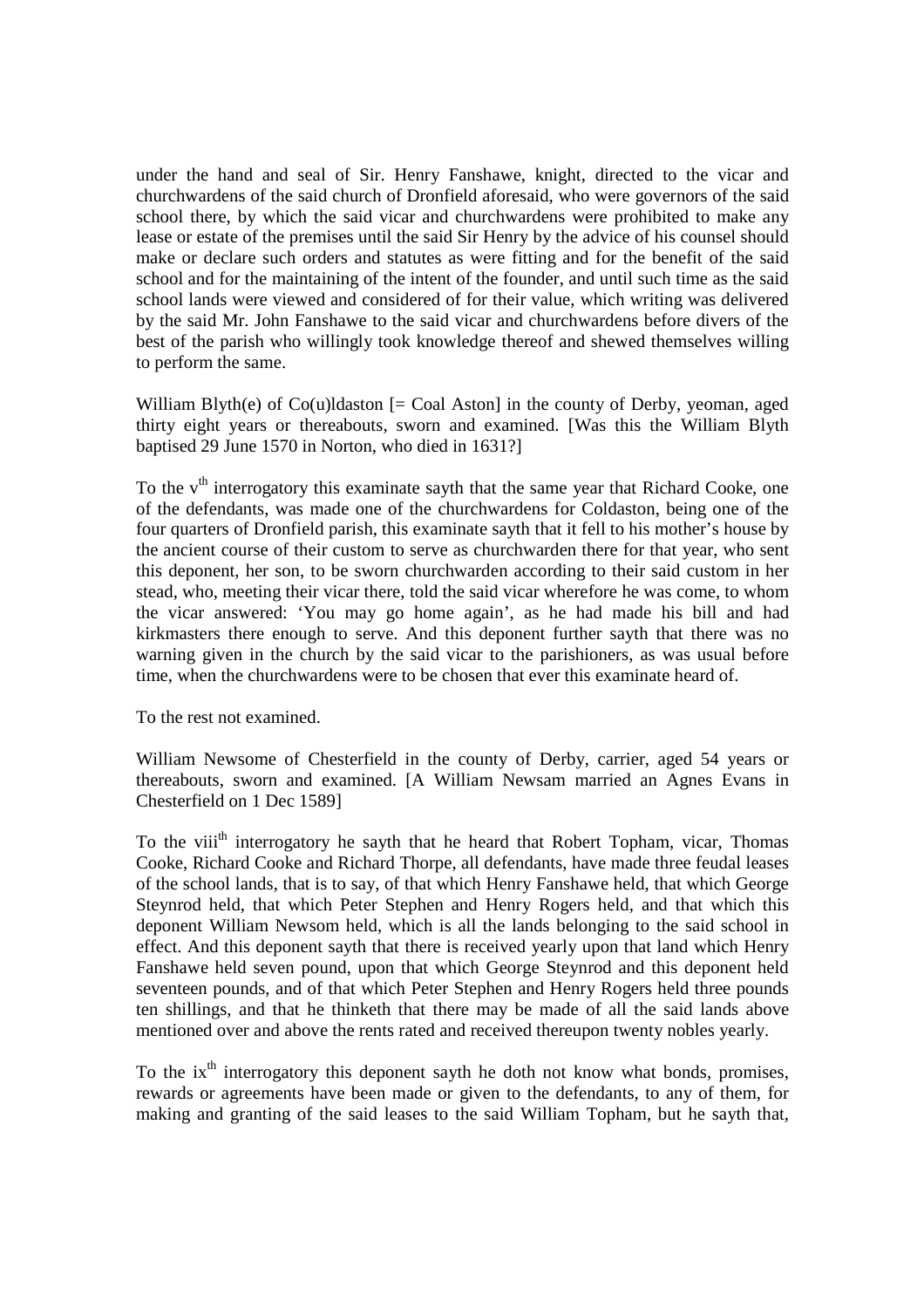when one Richard Thorpe, one of the defendants, was churchwarden and before the making of the said leases, one Philip Thorpe, brother to the said Richard Thorpe, laboured and persuaded this deponent to let him have a part of his farm belonging to the said school, and then he ?durst undertake that this examinate should ?envy the rest quietly and have thereof a new lease from the vicar and churchwardens.

To the  $x<sup>th</sup>$  interrogatory this deponent sayth that this deponent himself, Peter Stephen, Henry Rogers, Henry Fanshawe, George Steynrodd, Stephen Haslam and Godfrey Mawer [IGI gives the name as Mower] were tenants unto the school lands in the said interrogatory mentioned before the making of the said last leases in the said interrogatory likewise mentioned, which are all the tenants that he knoweth who have any lands belonging unto the said school, and that all of the said tenants, save the said George Steynrod, Stephen Haslam and Godfrey Mawer are of the kindred or blood of the said founder of the said school. And this deponent further sayth for himself that he did offer unto the said vicar, before the making of the said new leases, the rent newly imposed and rated upon his farm which he so held and to take a lease thereof, and that he hath heard that the rest of the said tenants before mentioned did in like manner make offer to the said vicar to pay the new imposed rent of their feudal farms which they so held and to take new leases of them, save that Staynrod desired to have the whole farm whereof he had but part.

To the rest not examined.

Robert Bamforth of Muggington in the country of Derby, clerk and official under the Archdeacon of Derby, aged fifty seven years or thereabouts, sworn and examined

To the first interrogatory he sayth that he knoweth the most of the persons, defendants, but not the plaintiff.

To the second interrogatory he sayth that he doth know that the defendants Thomas Cooke, Richard Thorpe and Richard Cook were lately churchwardens of the parish church of Dronfield in the county of Derby, and this examinate sayth that they were sworn and took their oaths as churchwardens the week after Low Sunday, being in the year of our Lord ?1607, as this deponent now remembreth, and they are men of good reputation, substance and credit, for anything that this deponent knoweth, and chosen in due and lawful manner, for any thing this deponent knoweth.

To the xx<sup>th</sup> interrogatory this examinate sayth that he saw a bill indented which made mention of which evidences as were delivered by Mr. Middleton to Robert Topham, being two of the defendants, concerning the school and the school lands, which evidences was [sic] taken out of a chest in the school and put therein again, as he verily thinketh, but this deponent did not ?peruse them all over but part of them and did perceive thereby that they concerned the school and school lands, and further to this interrogatory he cannot depose.

To the rest of the interrogatories not examined.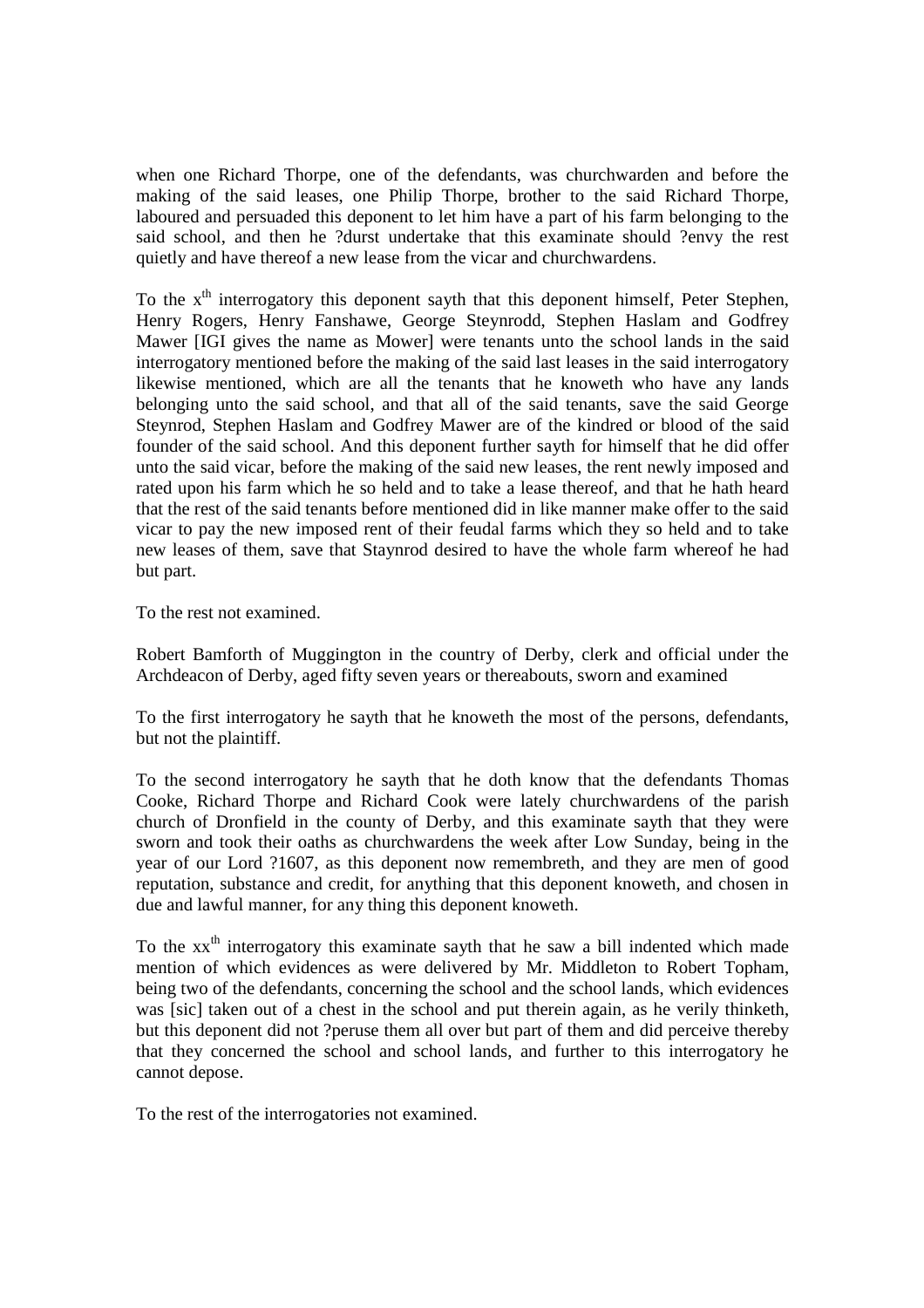Thomas Newton of Dronfield in the county of Derby, clerk, aged five and twenty years or thereabouts, sworn and examined. [A Thomas Newton was baptised in Dronfield on 1 May 1584 to father Richard]

To the first interrogatory he sayth that he knoweth the parties, defendants, but not the plaintiff.

To the second interrogatory he sayth that he knoweth that the defendants Thomas Cook, Richard Thorpe, and Richard Cooke were lately churchwardens of the parish church of Dronfield in the county of Derby, and he sayth that they were chosen churchwardens of the said parish in the year of our Lord 1607, as he now remembreth. And this examinate sayth that they are men of good reputation, substance and credit and fit for the office of churchwardens, for anything that he knoweth, and they were allowed before the official. And this deponent sayth that Richard Thorpe and Thomas Cook was [sic] chosen by the vicar as he supposeth, and Richard Cook fell to be churchwarden of the nether quarter of the said parish, as it was reported unto the old churchwarden, and so had summons to appear and was allowed before the official, as ?he supposeth.

To the  $x<sup>th</sup>$  interrogatory this deponent deposeth and sayth that the vicar of Dronfield sent him to George Steinrod to certify him that he might have a lease of such school lands as did belong to his part so as the said Steynerod would be contented and pay for the same lands according as it was rated by the raters, who answered he would have all or none. And this examinate thinketh this offer was made before such time as any demise was made thereof to any other. And further to this interrogatory he cannot depose.

To the rest of the interrogatories not examined.

Edward Drable of Dronfield in the county of Derby, yeoman, agen xl years or thereabouts, sworn and examined. [An Edward Drables was baptised in Dronfield on 10 Oct 1568 to father Edward]

To the  $18<sup>th</sup>$  interrogatory this deponent sayth that Thomas Middleton, in the interrogatory mentioned, during the time that he was vicar of Dronfield did carry and order himself orderly and civilly to the good liking of all the parishioners, for anything that this deponent knoweth.

To the xix<sup>th</sup> interrogatory he sayth that he hath heard that in the time that the said Mr. T. Middleton was vicar of Dronfield, as he verily thinketh, the evidence and seal belonging to the school lands was kept in a chest standing in the chancel of the parish church of Dronfield, locked with six locks, and sayth that he thinketh the chest was broken open in the night time, but by whom he knoweth not. And the breaking thereof was first found by one John Hallam [A John Hallome married a Helen Mylwarde in Dronfield on 03 AUG 1585], who came into the church with this deponent, and ?sayth that the evidence which was found thrown out of the chest was taken up by this deponent, then being one of the churchwardens, and delivered to Mr. Middleton, and what became of the seal this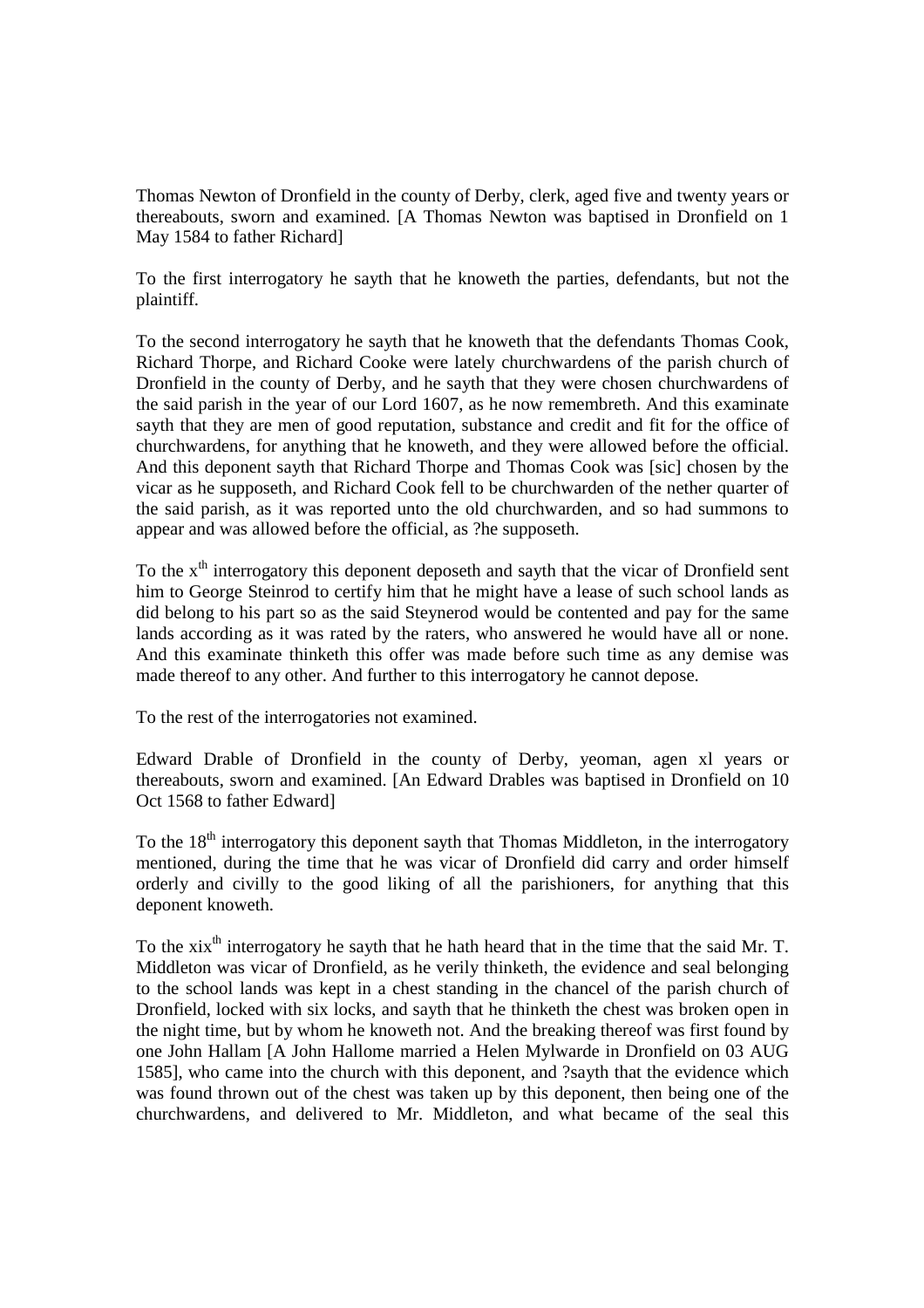deponent knoweth not. And this examinate thinketh that the said chest was broken without the consent or ?privity of the said Mr. Middleton. And further to this interrogatory he cannot depose.

Henry Cox of Dronfield in the county of Derby, mercer, aged xxvi years or thereabouts, sworn and examined.

To the first interrogatory he sayth that he knoweth the defendants but not the plaintiff.

To the xiii<sup>th</sup> interrogatory he sayth that he was witness of a lease made to William Topham of divers of the school lands of Dronfield by the vicar and churchwardens of Dronfield and that there was 17 pounds [Or is the abbreviation an 's' for 'shillings'?] rent yearly received upon the said lands, which was according to the rent rated by the twelve men who did survey the same lands, as he verily thinketh.

To the xvi<sup>th</sup> interrogatory this deponent sayth that he knoweth by the report of Henry Fanshawe that the said William Topham, since the lease made unto him of the said school lands, made offer to the said Henry to let him have the feudal lands in his holding according to the rents proportionably, which the said William Topham, by the lease thereof to him made, is bound to pay for the same. And he, the said Henry Fanshawe, said to this deponent that he would not accept of the offer to pay after the same rate for the said lands.

To the xvii<sup>th</sup> interrogatory this deponent sayth that the lease of the said school lands to the said William Topham by the vicar and churchwardens was made *bona fide* without any corruption and, as he hath heard, with the liking and consent of divers of the said parish, as namely Francis Cuttlowe and Robert Moore. And he further sayth that it is to the benefit of the said school in regard that the rent is increased.

Isabell Topham, wife of Robert Topham of Dronfield [They married in Egmanton, Nottinghamshire, on 10 June 1606], one of the defendants, aged 27 years or thereabouts, sworn and examined.

To the xith interrogatory this examinate sayth that the said vicar and churchwardens made offer to Henry Fanshawe to make him a lease of the school lands in his occupation according to the rent rated by the raters of the said land before such time as they did demise the said lands to any others, who made answer that he would do as the rest did and, being urged two or three times to take the said lands, answered he would not give a ?penny so as he could fare no worse than the rest.

To the rest of the interrogatories not examined.

Robert Mawer of Mullthorpe in the county of Derby, yeoman, aged forty-five or thereabouts, sworn and examined. [A Robert Mower of Dronfield married an Anne Hardron there in 1585]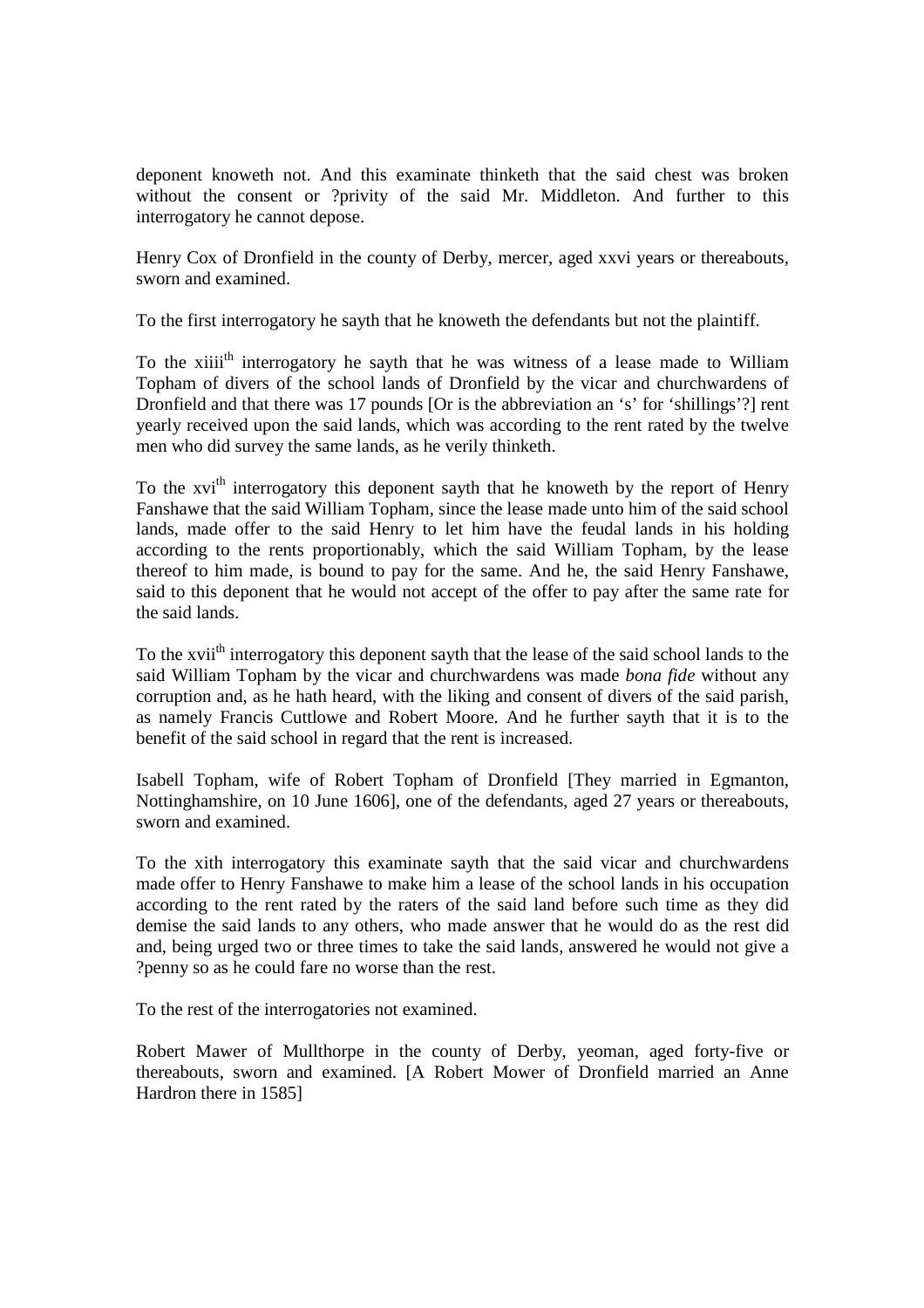To the vii<sup>th</sup> interrogatory this examinate sayth that George Steynrod was offered to have lease of two parts of the said farm, which his mother had, but he refused to take the same, saying that he would have all that belonged to that farm or none. And this examinate further sayth that he hath heard say that he had used speeches that it had cost him xx pounds [Or is the abbreviation an 's' for 'shillings'], and further to this interrogatory he cannot depose.

To the viii<sup>th</sup> interrogatory he sayth that George Steynrod said to the vicar and churchwardens: 'Will you make me a lease of all that farm which I have part of?', meaning the farm which came from the abbey. And he answered he would not, and thereupon he served some of them with subpoenas out of the chancery, as this deponent thinketh.

To the ix<sup>th</sup> interrogatory this examinate sayth that the said school lands were surveyed and valued by xii men of the said parish or by the most of them, and that they were indifferently chosen, for everything this deponent knoweth. And this deponent further saith that Mr. Barlowe, Mr. Bullock, Thomas Fanshawe, Mr. Selyoke, Adam Hawksworth, Francis Cuttlowe, Ralph Weldon, Thomas ?Burton, Gilbert Cooke and this deponent were there, and, as he thinketh, Henry Hancocke and Mr. Barker were then there also to view and value the said lands, and sayth that Francis Needham esquire was with them at the said [Maybe this word is crossed out] farm which George Steynrod would have had, and that the said Needham said he was appointed by Sir Henry Fanshawe, complainant, to be about that business, and he saith that the most of the persons aforesaid viewed the most of the said school lands, except the meadow in Eckington.

To the  $x<sup>th</sup>$  interrogatory he cannot certainly depose.

To the xi<sup>th</sup> interrogatory this examinate sayth that either George Steinrod or some of the ?occupiers of the said house and buildings thereunto belonging have suffered the house to decay and some of the buildings to fall down in the default of the occupiers, as this deponent thinketh, as namely one barn being four bays, as he verily thinketh, and that he hath heard that George Steynrod hath taken some of the timber and store of the said barn, and further to this interrogatory he cannot depose.

To the xiii<sup>th</sup> interrogatory he sayth that the said George Steynrod would have paid a mark a year for the said farm, which was the old rent of the same farm, and, as this examinate thinketh, he paid to one ?miller/Meller after the same rate for his part of the said farm after the end of the old lease, as this deponent thinketh. But this examinate sayth that he knoweth not of any that was paid William Topham nor to the vicar and churchwardens, but that he hath paid some to the exchequer, as he hath said.

To the xiiii<sup>th</sup> interrogatory this examinate sayth that he hath seen divers leases made of divers parcels of the school lands by the said vicar and three churchwardens, being defendants, to William Topham, another of the defendants, and sayth that the rent reserved to be paid to the said school by the same leases is twenty eight pounds or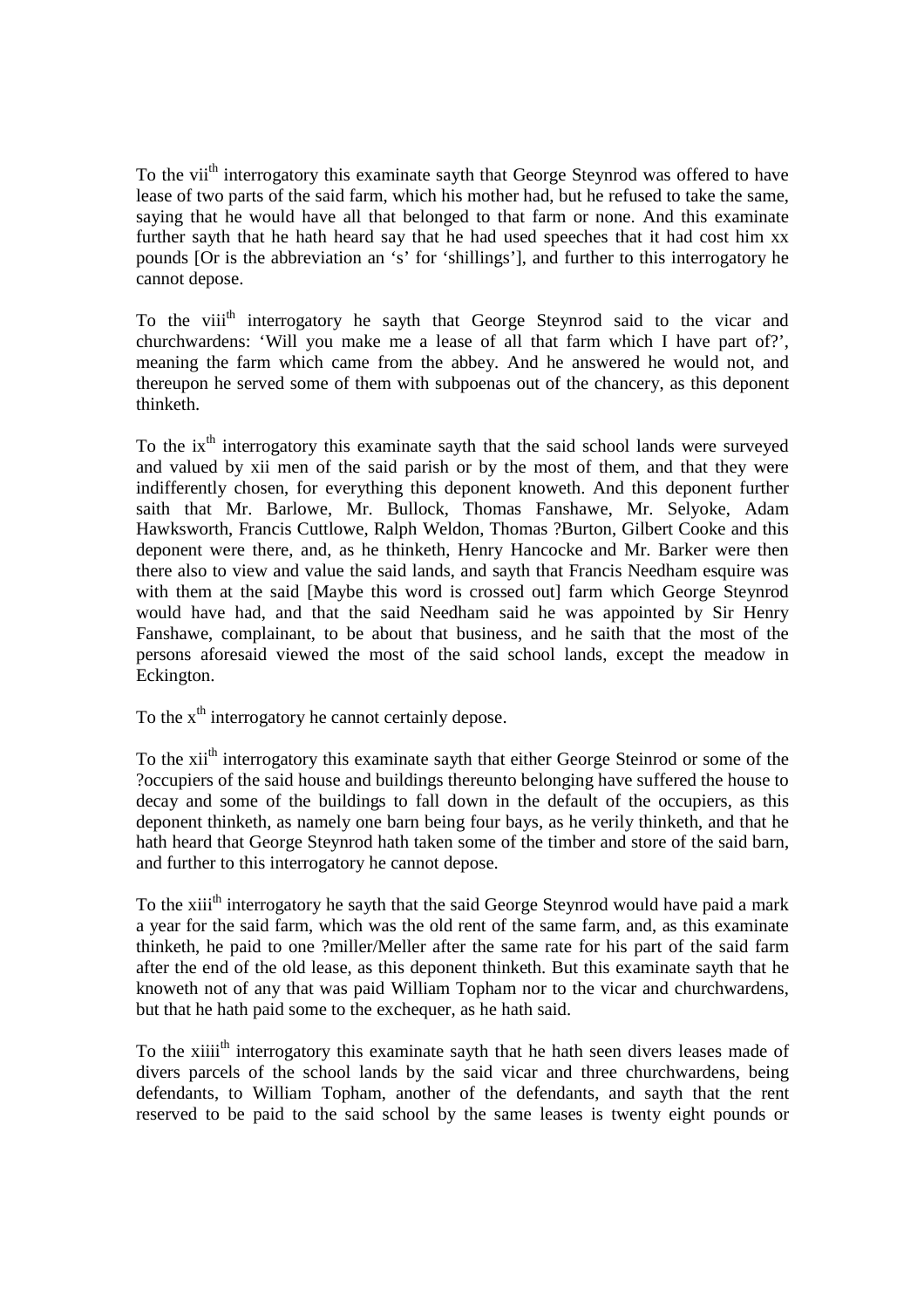thereabouts which is the rent according to the rate and value set down by the said raters or the most of them, which did survey the said lands.

To the  $xv<sup>th</sup>$  interrogatory he sayth that the lands in every feudal tenant's occupation were indifferently and alike ?improved by the said persons which surveyed the said lands or the most of them, and sayth that the said leases made to the said William Topham was [sic] made at the feudal rate rated by the said persons or most of them and that they were worth so much yearly as they were letten to the said William Topham. But whether they were offered by the said William to be letten for the same rent to the said tenants or not he knoweth not.

To the xvi<sup>th</sup> interrogatory he sayth that William Topham did agree to make lease to one Stephen Haslam in the presence of this deponent and divers others of the fourth part of that farm which George Steynrodd would have had, paying therefore xvi shillings viii pence yearly, where the whole farm was rated by the raters but to three pounds for the term of xviii years and knoweth not of any other that he offered any of the said school lands unto.

To the xvii<sup>th</sup> interrogatory he sayth that he knoweth not whether the leases were made *bona fide* or by ?connivance or corruption or whether any of the said parish did consent thereunto. But for this deponent himself he never gave any consent and sayth in respect of the improvement of the rent of the said leases [it] may be a benefit to the said school.

To the xviii<sup>th</sup> interrogatory this deponent sayth that the most of the parish did like of the carriage and behaviour of Mr. Thomas Middleton, one of the defendants, for anything that this deponent hath heard, and further sayth that he hath heard him accounted (accompted) a good minister of upright and honest life and carriage.

To the xix<sup>th</sup> interrogatory this deponent sayth that he hath heard that the evidence and seal belonging to the said school was kept in a chest with six locks standing in the church or chancel locked with six locks, as he thinketh, and that the same was broken and the evidence taken forth and found dispersed, and sayth he thinketh Mr. Middleton had the said evidence for a time, and to the rest of the interrogatory he cannot certainly depose.

To the  $xx<sup>th</sup>$  interrogatory he sayth that such evidences as were delivered by Mr. Middleton by bill indented to Robert Topham are at this present forthcoming in a chest in the school for this examinate saw them the day before he was examined and the bill indented, and they was [sic] there placed with the consent of divers honest men of the said parish.

Francis Cuttlowe of Stubley in the county of Derby, yeoman, aged forty-eight years or thereabouts, sworn and examined.

To the second interrogatory this deponent sayth that he knoweth the defendants Thomas Cook, Richard Thorpe and Richard Cook were late churchwardens of the parish of Dronfield in the county of Derby, but he doth not certainly remember the time when they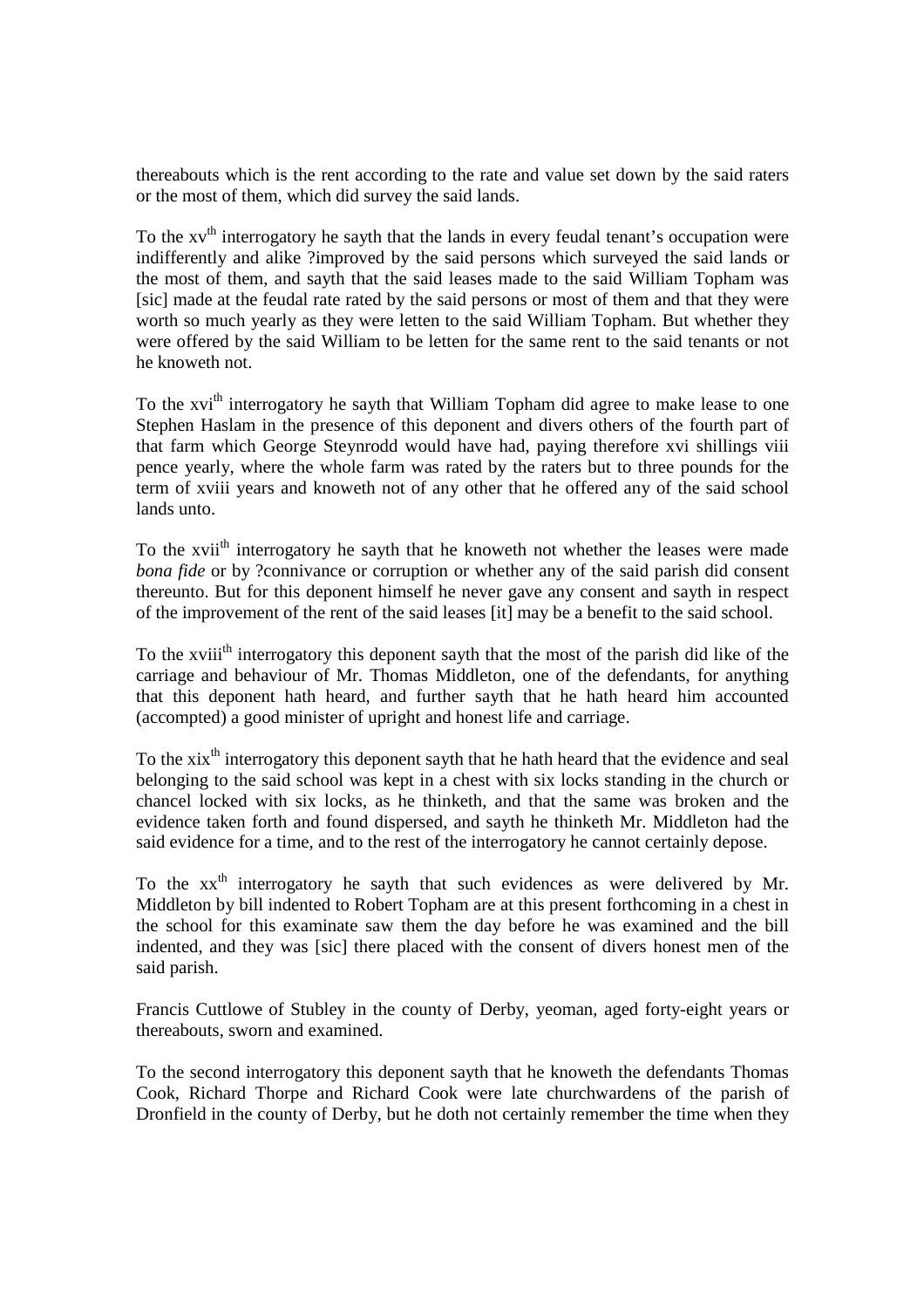were chosen churchwardens, and sayth that they are men of good reputation, substance and credit and fit for the office of churchwardens, and he sayth that they were not chosen according to the ancient order and ?course as they have been usually chosen, but how and in what manner they were chosen he knoweth not.

To the third interrogatory he sayth that he hath credibly heard that the vicar and churchwardens did make public notice to the parishioners that they would meet at a time appointed to confer for the letting of such lands as then were out of lease, that the same might be letten for the best benefit of the school and further sayth that George Steynrod did desire a lease of such school lands as were in his occupation and of such other lands as did belong to that farm which was his grandmother's. But this deponent doth not remember that he offered to give the old rent for the said land but that he then offered to double his rent and sayth that the vicar and churchwardens was [sic] willing to make him a lease of so much of the said lands as was in his own occupation for so much rent as the said lands were then reasonably worth. But they denied to make him a lease of the whole lands and that he hath heard that there was a complaint to the officials that the churchwardens were unduly chosen and that they had some intent to wrong the school by leasing the land belonging thereunto, but by whom the complaint was made to the officials he knoweth not.

To the fourth interrogatory this deponent sayth that the official upon such information as was made unto him, as is afore said, appointed a court to be holden at Dronfield to examine the truth and was there associate with divers ministers and there did at large hear all pleas what they could say concerning the unlawful choosing of the church-wardens, and notwithstanding all that could be then observed against the said church-wardens he did approve and [These two words seem to have been crossed out] allow of them. And further to this interrogatory he cannot depose.

To the xi<sup>th</sup> interrogatory he sayth that he did hear himself that offer was made to George Steynrodd by the churchwardens to have the lands in his occupation and he refused, except he might have all. And like offer was made to William Newsome of all such school lands as were in his occupation by Thomas Cooke, churchwarden, and other of his fellows at a rate of £xiiii, which was the rate ?sealed by the raters. And this offer was made before any lease was made to Wm. Topham. And this examinate sayth that Newsom answered at such time as the offer was made that he would give thirteen pounds and no more, and yet he hoped to have the said lands.

To the xvi<sup>th</sup> interrogatory he sayth that he hath heard William Topham say that he did make offer to William Newsom, George Steinrod and Henry Fanshawe of all the said school-lands as were in their occupation upon such rent as he himself was to pay and as it was rated by the raters.

To the xvii<sup>th</sup> interrogatory this deponent sayth that the lease which is made by the vicar and churchwardens to William Topham was made *bona fide* without ?connivance or corruption and, as he verily heareth, for the benefit and good of the school, and further to this interrogatory he cannot certainly depose.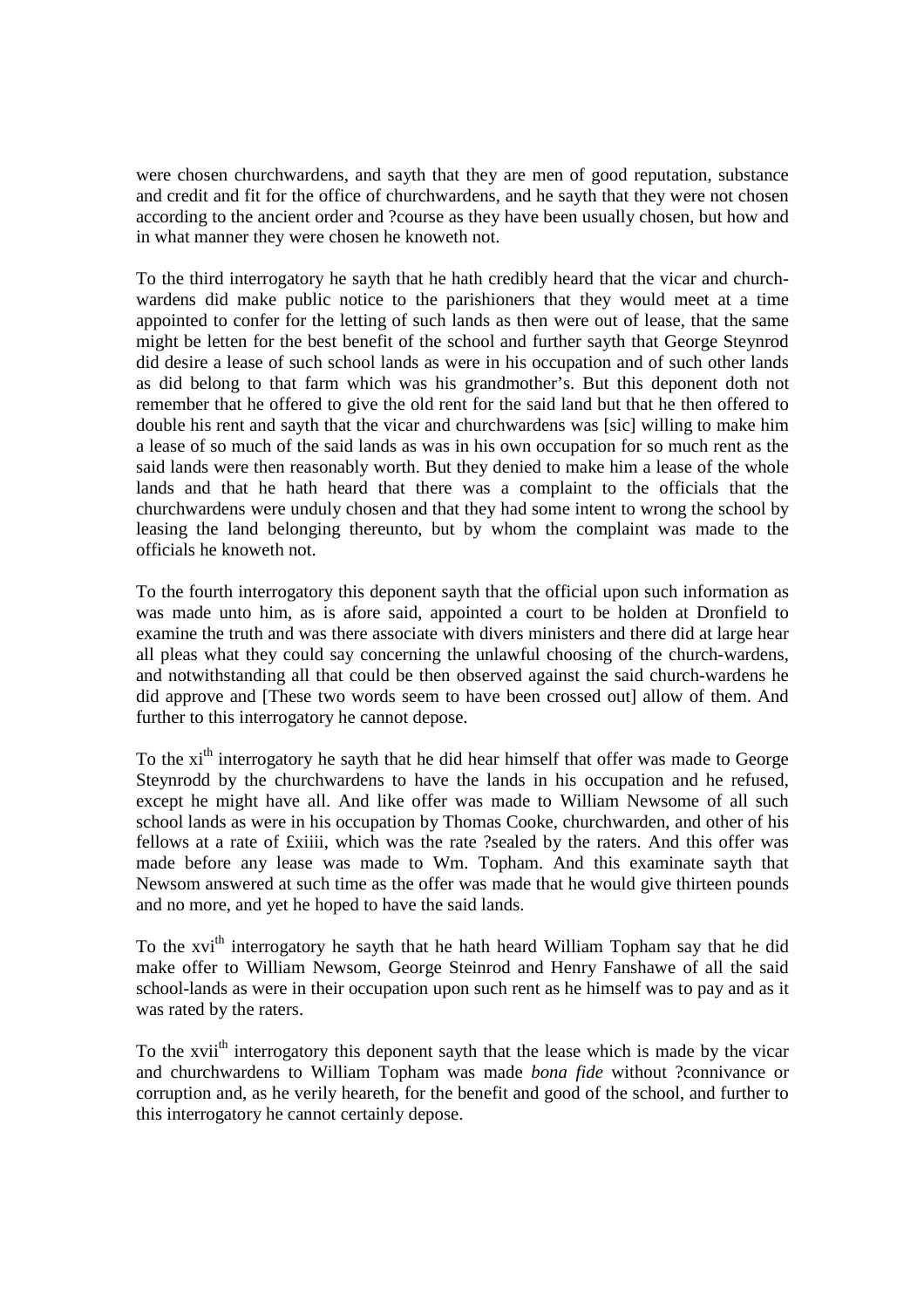To the rest he cannot depose.

Gilbert Cook of Cowley in the county of Derby, husbandman, aged 50 years, or thereabouts, sworn and examined. [A Gilbert Cook of Dronfield married a Helen Hattersley there on 9 Feb 1594]

To the third interrogatory he sayth that Robert Topham, being vicar of Dronfield, together with the churchwardens made public request to the parishioners of Dronfield that they might meet altogether to confer touching the letting and deposing of such lands as did belong to the free school of Dronfield as then were out of lease so as the same might be letten to the best benefit of the school. And this examinate further sayth that he hath heard that there was complaint made to the official that the churchwardens were not duly chosen and that they intended to ?plunder the school of Dronfield by letting leases and disposing the lands thereunto belonging, but who gave the information to the official or by whom this examinate knoweth not.

To the fourth interrogatory he sayth that the official upon the said information and complaint at a time by him appointed did repair unto Dronfield associated with divers ministers and there publicly did examine and did hear the matters of the information and complaint, that the official did reprove Staynrod and others and said they had not dealt well with him so to inform him for he neither saw nor found anything but that they were fit to serve that office.

To the rest not examined.

Adam Hawksworth of Woodthorpe in the county of Derby, gent., aged three score years or thereabouts, sworn and examined. [An Adam Hawkesworth was baptised in Dronfield on 11 May 1600 to father Adam]

To the xi<sup>th</sup> interrogatory he sayth that he hath heard that the vicar and churchwardens made offer to divers of the tenants of the school lands to make them leases of the lands in their feudal occupation according to the rate as they were rated by the raters before such time as they did demise them to any others. And this examinate sayth that he did hear George Steynrod say that he would have all the lands that did belong to the farm whereof he had part or none. And this examinate sayth that he hath heard that some of the rest of the tenants hoped to have their lands at a lower rate than they were rated.

To the xiii<sup>th</sup> interrogatory he sayth that Thomas Middleton, one of the defendants, carried and ?goaded (= conducted) himself orderly and civilly all the time he was vicar of Dronfield to the good liking of his parishioners, as was meet and fit for his calling and that he was then and still is accounted (accompted) and held for a grave and learned minister and of an upright and honest carriage towards all men.

To the xiiii<sup>th</sup> interrogatory he saith that there were leases made of divers parcels of the school land to William Topham, one of the defendants, and there was reserves [sic] upon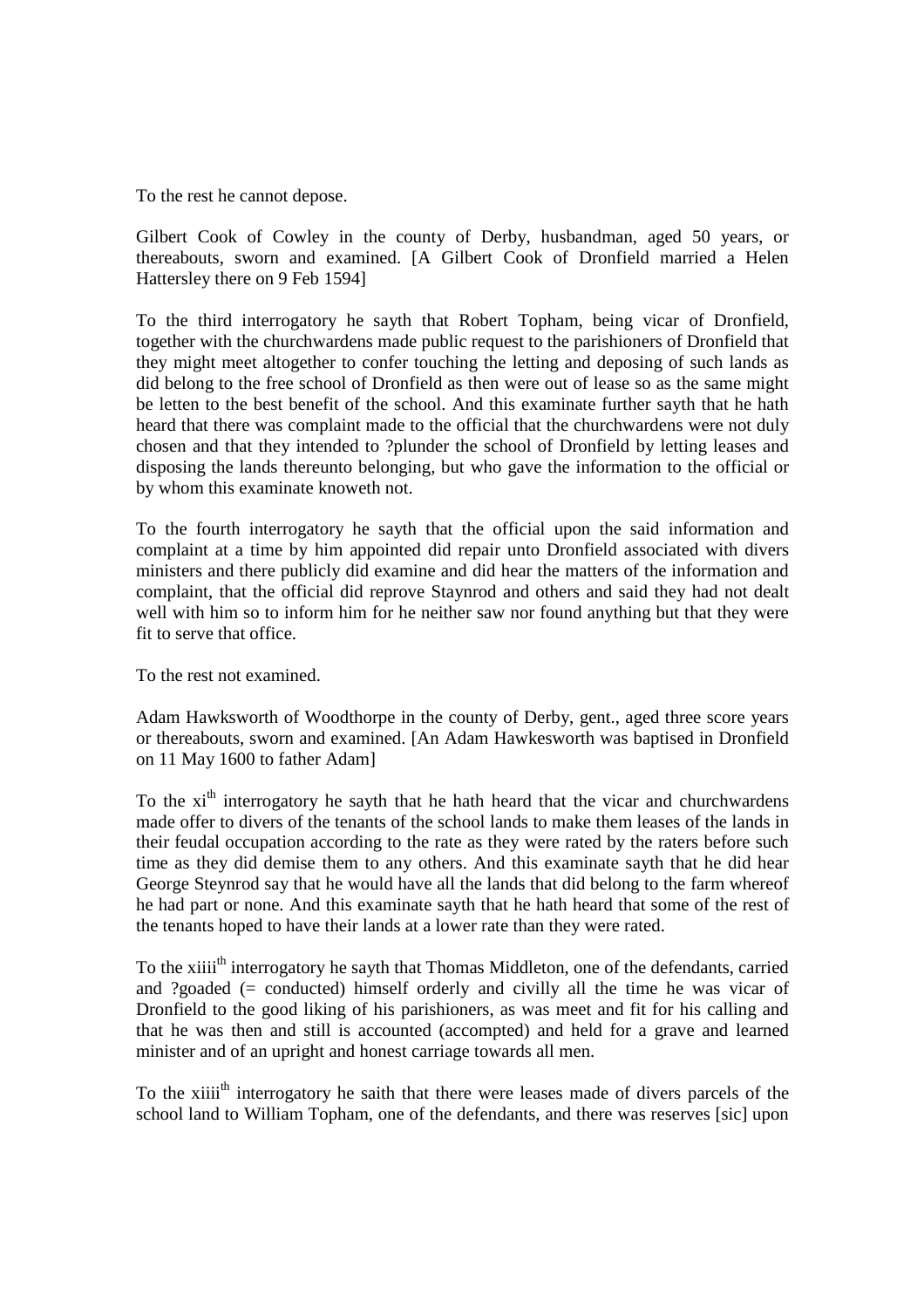the same leases, xxviii pounds yearly or thereabouts, which was according to the rate and value set down by the raters or twelve men which/who did survey the said lands.

To the xviii<sup>th</sup> interrogatory he saith that Thomas Middleton, one of the defendants, carried and ?goaded (= conducted) himself orderly and civilly all the time he was vicar of Dronfield to the good liking of his parishioners, as was meet and fit for his calling, and that he was then and still is accounted and held for a grave and learned minister and of an upright and honest carriage towards all men.

To the  $xix<sup>th</sup>$  interrogatory he saith that he hath credibly heard that the evidence and seal concerning the school lands were kept in a chest with six locks placed and standing in the chancel of the church of Dronfield, and hath heard that the said chest was broken in the night, but by whom he cannot tell, but he thinketh by some rogue who thought to have found money there and saith that he heard that the clerk did first discover the breaking of the said chest and that Mr. Middleton had and kept the evidence after the breaking of the said chest, and saith that he hath heard that he delivered them by bill indented to Robert Topham, now vicar of Dronfield, and that they are now kept in a chest in the school. And this examinate further saith that he thinketh the said chest was broken without the knowledge, ?privity or consent of the said Thomas Middleton.

To the  $xx<sup>th</sup>$  interrogatory he saith that the evidence(s) which came to the said Robert Topham, Thomas Cooke, Richard Thorpe and Richard Cooke, four of the defendants, are now in safe keeping in a chest in the school-house of Dronfield, and they were placed in that place by the privity and consent of divers honest men of the said parish.

**Interrogatories** to be ministered to the witnesses to be examined on the part and behalf of Sir Henry Fanshawe, knight, complainant against Thomas Middleton, William Topham, Robert Topham, Thomas Cooke, Richard Cooke, Richard Thorpe and Stephen Haslam, defendants.

1. **In primis** Do you know the persons, complainant and defendants, and do you know the free school of Dronfield, in the bill mentioned, and the lands and tenements thereunto belonging in the bill also specified?

2. **Item** Do you know or have you heard that the defendant Thomas Middleton or person or persons by or with his privity or procurement did break open a chest standing in Dronfield church or chancel wherein the deeds, evidences, writings and seal of the said school were kept? How many locks were unto the said chest, and who did keep the same keyes? What deeds, evidences or writings were then taken out of the chest, and by whom were they so taken, and what is become of the same deeds, evidences and writings?

3. **Item** Have you heard the said Thomas Middleton at any time use any words or speeches whereby he acknowledged, or you might gather or conceive, that he, the said Middleton, or any other person or persons by or with his direction or assent did break the said chest or did take away the said deeds, evidences and writings or any of them, or had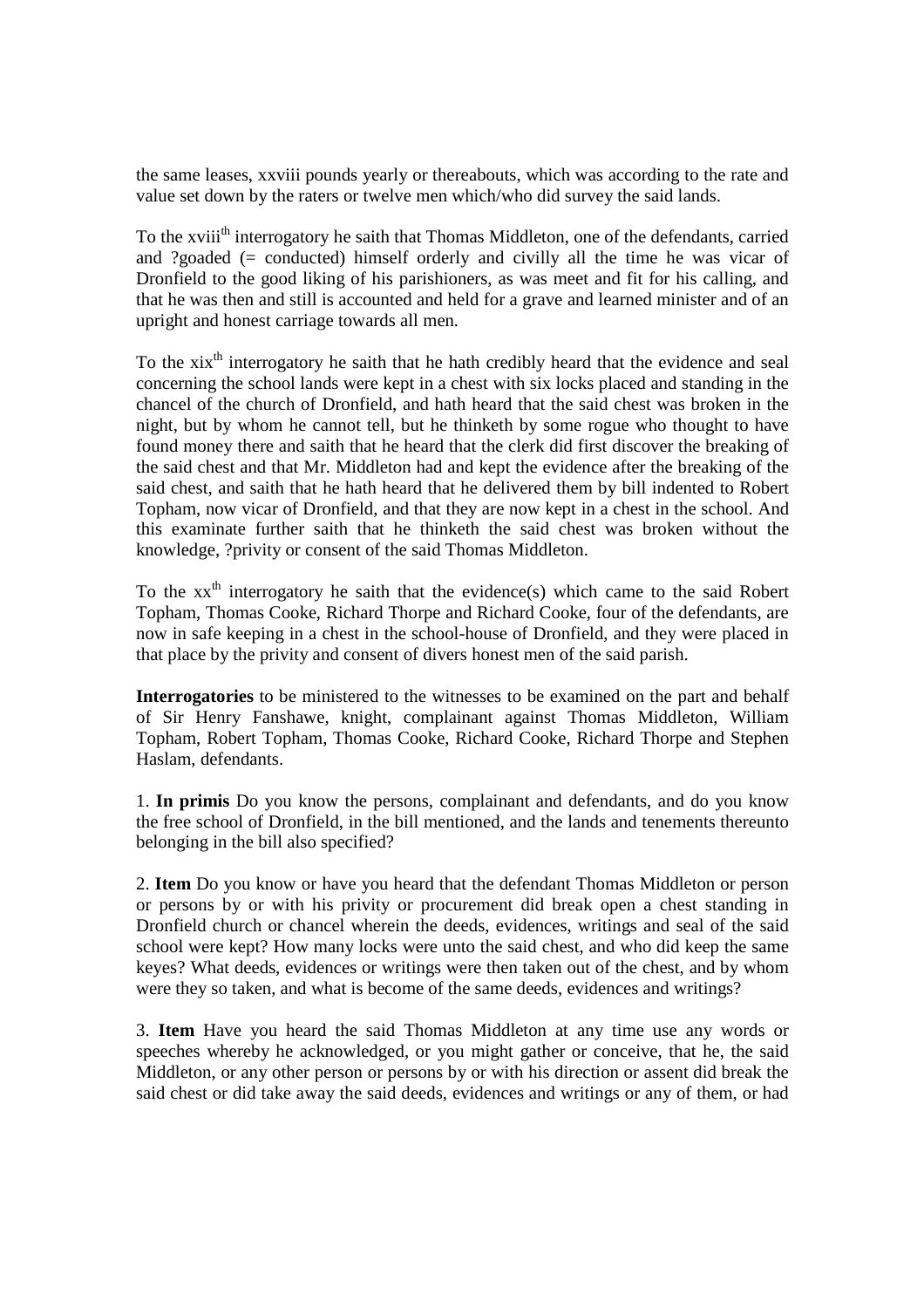them or any of them? Declare what these speeches were, and when, where, to whom, and upon what occasion they were spoken or used.

4. **Item** Do you know or have you heard that the inhabitants or parishioners of Dronfield aforesaid have, by all the time whereof the memory of man is not to the contrary, used yearly at the end of every year to choose four inhabitants of the said parish to be churchwardens of the said parish for the year then next following? And whether ought not the same churchwardens to be elected and chosen by the said parish out of four feudal quarters of the same parish, viz. out of every quarter one? Declare your full knowledge herein and what you have heard to be the reason of the said custom.

5. **Item** Do you know or have you heard that the defendant Robert Topham hath, contrary to the said ancient custom, of and by himself chosen or appointed any of the churchwardens of the said parish? Whom and how many hath he so elected or appointed, and whether did the said Robert Topham, or any for him, give notice to the parishioners of their election, as usually hath been accustomed?

6. **Item** Do you know or have you heard of what quality, conversation or behaviour the defendants Thomas Cooke, Richard Cooke and Richard Thorpe, late churchwardens of Dronfield aforesaid, and every of them, are or is, and by whom were they, and every of them, chosen or appointed to be churchwardens of the said parish?

7. **Item** Did the complainant require or prohibit the governors of the said school that they should not make new leases or estates of the premises or any charge out of the same, until the complainant, by the advice of his counsels, should make or declare such orders and statutes concerning the same as should be for the profit and commodity of the said school and for the maintaining of the true intent and meaning of the founder thereof, and might survey the said land and tenements to them, to let them at a reasonable value, and what request or prohibition was made by the complainant unto the said governors or any of them to the effect aforesaid, or concerning the school, or the lands thereof, and when, where, to whom, and in what manner was the same request or prohibition made?

8. **Item** What leases, estates or charges have the said defendants, or any of them, made or procured to be made of the lands and tenements or ?hereditaments belonging to the said school, or any part thereof, and by whom and by whose means and procurement, and to whom and to whose use were the same leases, estates and charges and every of them so made? What rents are received by or upon the same leases and estates and every of them, and what are the lands, tenements and hereditaments thereby demised or leases worth above the rent therefore received?

9. **Item** What money, rewards, bonds, promises or agreements have been made unto the defendants, or any of them, for, or in consideration of, the making or granting of the said leases and seals and charges or any of them or what ?accomptes (= accounts), gratuity or other consideration did the said defendants, or any them, or any other, before the making of the said leases, receive or ask of any [of] the ?new tenants or occupiers of any of the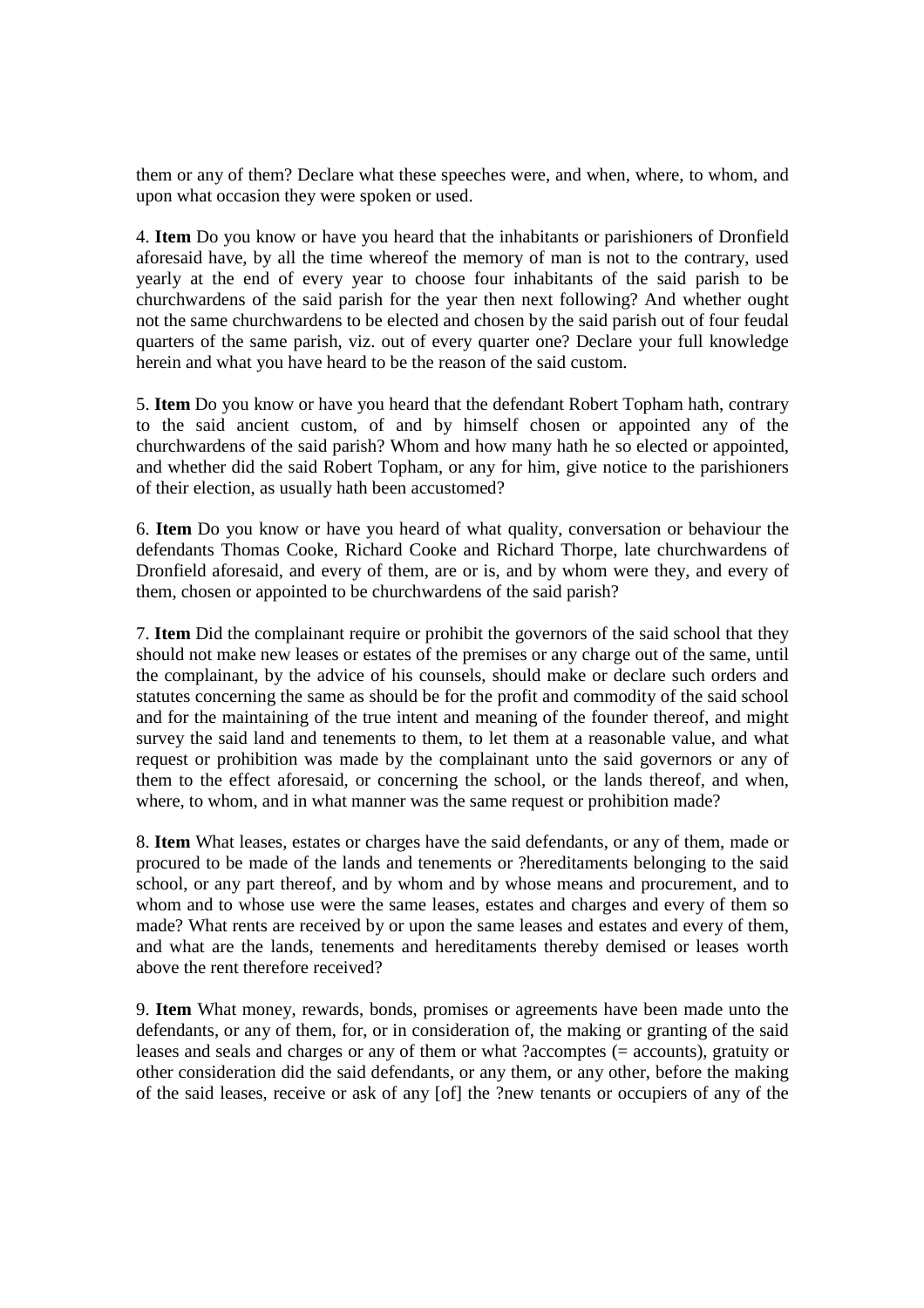said lands for making of new leases unto them, and what promise did they, or any of them, make unto the said tenants for the same and upon what occasion?

10. **Item** What person or persons did hold or occupy the premises, and every part thereof, before the making of the said leases or grants, and were the same person and persons that so held the premises of the kindred or blood of the said founder of the said school, and what rent and rents did the same person and persons, which so held the premises, offer to give for the same premises by then held, as is aforesaid?

11. **Item** What wastes or spoils or ?discretions have the defendants and every of them or any other person or persons claiming the premises or any part thereof, from, by, or under the defendants, or any of them, made or committed in or upon the premises, or any part thereof? Declare the same at large and by whom, when and where the same wastes, spoils and ?discretions and every of them were made or committed.

**Interrogatories** to be ministered to witnesses to be produced on the part and behalf of Mr./Messrs. Thomas Middleton, Robert Topham, William Topham, Thomas Cooke, Richard Thorpe, Richard Cooke and Stephen Haslam, defendants, against Sir Henry Fanshawe, knight, Remembrancer of our Sovereign Lord the King, ?within his Highness' Court of Exchequer.

**Item** Do you know the persons, plaintiff and defendants?

2. **Item** Do you not know that the defendants Thomas Cooke, Richard Thorpe and Richard Cooke were lately churchwardens of the parish of Dronfield in the county of Derby? When were the said Thomas Cooke, Richard Thorpe and Richard Cooke chosen churchwardens of the said parish? Whether are they not now of good reputation, substance and credit and fit for the office of churchwardens, and were they not chosen and appointed churchwardens of the said parish of Dronfield in due and lawful manner, and how and in what way were they chosen? Declare your whole knowledge in all the premises.

**Item** Were not the said churchwardens several times called in question before the ordinary and other ecclesiastical judges or officers of that diocese, and before whom what were the matters inquested against them before the said ordinary judges and officers, how and by whom were the said matters suggested and prosecuted? THIS INTERROGATORY HAS A CROSS THROUGH IT AND LACKS A NUMBER

3. **Item** Whether did not the said Robert Topham, being vicar of Dronfield, together with the said churchwardens shortly after their election make public request to the parishioners of Dronfield to meet together at a time appointed for that purpose to confer together and to advise with the said vicar and churchwardens touching the letting and disposing of such of the lands belonging to the free school of Dronfield as then were out of lease so as the same might be letten and disposed of to the best benefit of the said school, and whether did not George Steynerod of Dronfield deliver a lease from the said vicar and churchwardens of such of the said lands as he then had in his possession and divers other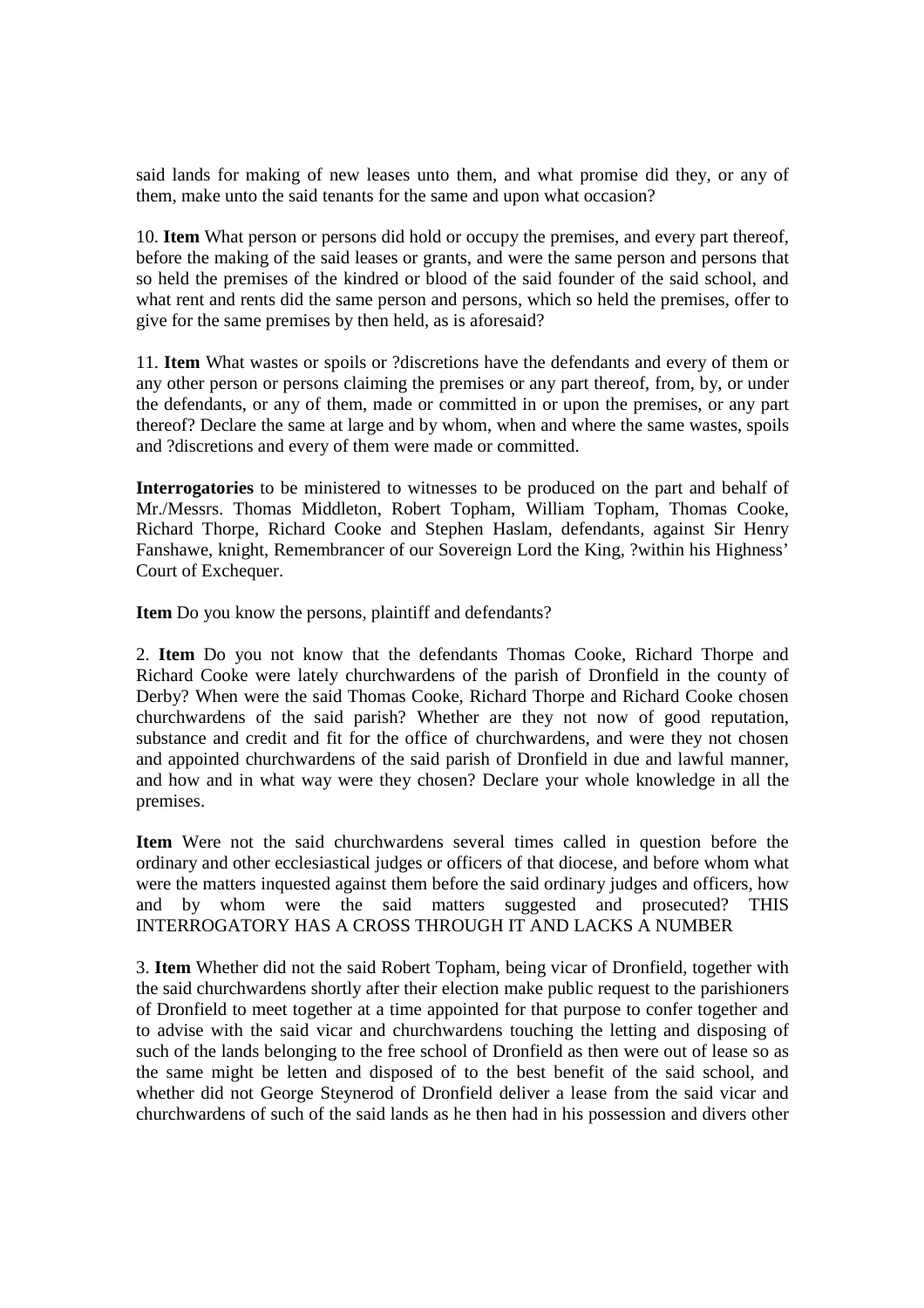lands in the possession of other men which did belong unto the said school and to have the same lands for the old rent thereupon ?seem(ing)ly/surely received? What answer did the said vicar and churchwardens make to this request? Were not the said vicar and churchwardens willing to make him a lease of so many as then were in his own occupation so as he would pay so much rent therefore as they were then reasonably worth, and whether, upon denial to let him the said lands for the old rent, did not the said Steynerod and others make complaint to the official, before whom the said churchwardens were sworn for ?executing of their offices, that the said churchwardens were unduly chosen and that they intended to deal corruptly and to ?plunder the said school of Dronfield in leasing and disposing of the lands thereunto belonging?

4. **Item** Whether did not the said official upon the said information and complaint, at a time by him appointed, repair to Dronfield and associate unto himself divers others, and who did he associate, and did he not there keep his court and in the said court publicly examine and hear the matters of the said information and complaint? How and what were his ?proceedings touching the said churchwardens in his said court, and whether, upon hearing and examining thereof, did he not allow of [the] choice of the said churchwardens and ?undeniably approve them to be duly chosen, and whether did he not at the same time reprove the said Steynerod and others for their untrue informations and malicious objections against the said vicar and churchwardens? Declare your whole knowledge in all the ?premises and what you have credibly heard.

5. **Item** Whether did not the said churchwardens take their oaths before you in your court holden at Chesterfield in the county of Derby? Whether afterwards, upon complaint made to you of some undue or unlawful course touching the choice of the said churchwardens, did you not appoint a court at Dronfield for examining the matters of the said complaint? What were the matters complained of and by whom? Did you not fully examine all the matters objected against the churchwardens in your court holden at Dronfield ?aforesaid? Did you not find the matters of the said complaint untrue? Declare your whole course of proceedings in the premises touching the choice and allowance of the said churchwardens.

6. **Item** Whether were not the suggestions and matters in the said complaint as aforesaid earnestly prosecuted against the said churchwardens? Before what ordinary officers and judges and in what court or courts were they prosecuted, and whether upon due examination and hearing of the said complaint, matters and objections against the said churchwardens, were not the said complaints and objections found to be false and untrue, and were not the said churchwardens found and judged to be discreet, sufficient and able men for their said offices, and was /the/ not their election judicially adjudged lawful? Declare your whole knowledge in all the premises.

7. **Item** Whether hath not George Steynerod reported and given out speeches that he would have certain lands, being in his own occupation, belonging to the said school and divers other lands in other ?menes (= ?demesnes) holden, either all or none? And whether hath not the said Steynerod likewise reported that it had cost him £xx in making means to obtain the said lands and that it should cost him £xx more before he went without it, them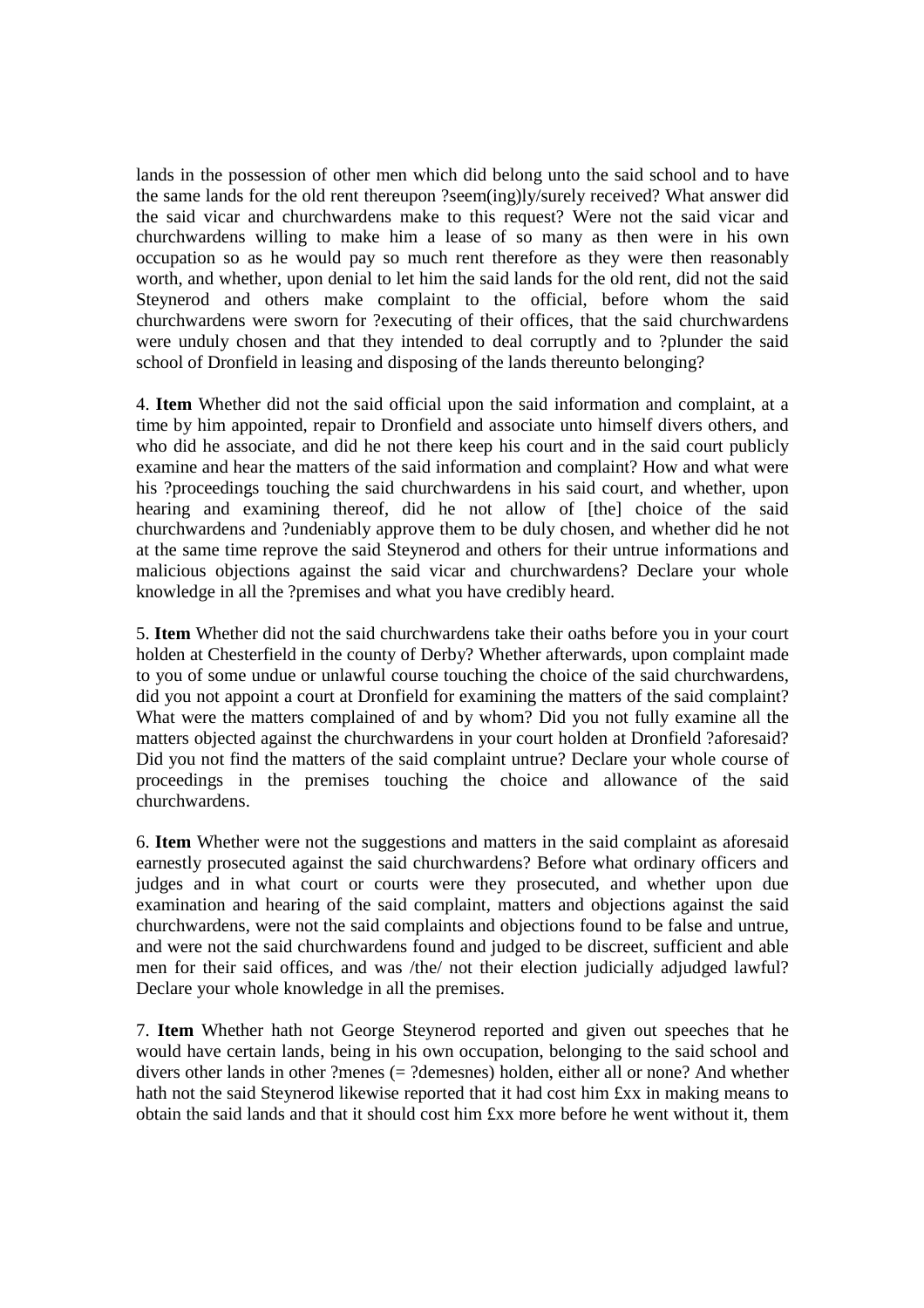or ?more? And to the like effect, declare your whole knowledge in all the premises and what you have credibly heard.

8. **Item** Whether did not the said George Steynerod in a commanding manner urge the said vicar and churchwardens to make him lease of such lands as was [sic] in his occupation and likewise of other lands in the occupation of other men belonging to the school for the old rent or at a very ?small rate, and what answer did the said vicar and churchwardens make him, and whether did not the said Steynerod, when the said vicar and churchwardens would not condescend to satisfy his new desire, upon their answer, serve them with with writs of subpoenas to appear in the ?chancery? Declare your whole knowledge in all the premises.

9 **Item** Whether were not the said school lands to be surveyed and valued by twelve men or xiii of the said parish of Dronfield, appointed or named for that purpose, indifferently chosen, as well by the vicar and churchwardens, as the rest of the ?Christians of the parish? What were their names, as you remember, that did so survey and value the same, and were they not associated with one Francis Needham of Melbourne, esquire, and did ?not the said Francis Needham say that he was requested or appointed by George Fanshawe in that business? What lands did they survey and value, and in whose several holdings were the same? What were ?the ?several ?rents ?soundly/seem(ing)ly/securely paid by the said several farmers ?thereof, and what was [sic] the overall rents and values thereof rated and valued by the said same ?raters or persons appointed to survey the same? Declare your whole knowledge in all the premises.

10. **Item** Whether have not the vicar and churchwardens, or some of them, at several times offered to the said Steinerod to make him a lease of all of the lands belonging to the said school as were in his own occupation, ?whereas the said Steynerod would be contented to pay such rents for the same according to the rate as it was rated by the raters before such time as they did demise them to any other, and what answer hath the said Steynerod made to their said offer?

11. **Item** Whether hath not the said vicar and churchwardens or some of them in the name of all made offers to divers others of the tenants of the said school land and to make them several leases of the lands in their several occupations according to the rate as was rated by the raters before such time(s) as they did devise/demise them to any other, to whom did they make such offers, and what answers were made by those to whom such offers were made? And declare your whole knowledge in all the premises.

12. **Item** Whether hath not George Steinerod and his ancestors, or some of them, the occupiers of the lands belonging to the school in their occupations, suffered the buildings thereof to go down and decay or not? If they have, in whose default were the ?farms/same? What were their several defaults, and of what value, and hath not the said George Steynerod taken, or suffered to be taken, from the decayed buildings the timber slate and ?whate stone, and converted the same to his own use? If he had so devised, what value was the same, and how know you the same to be true, and what have you heard by credible report touching the same?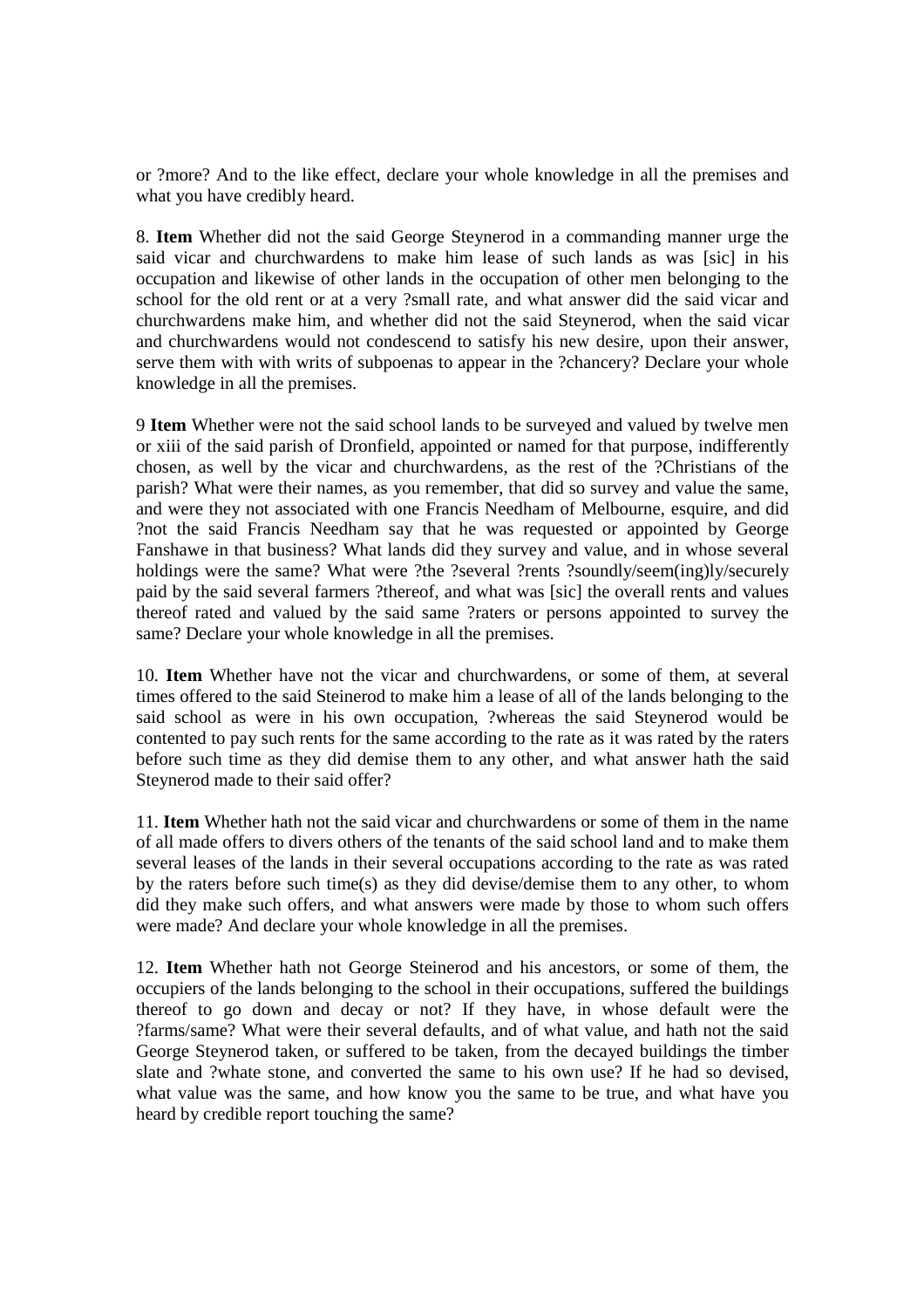13. **Item** Whether hath the said George Steynerod ever seen the end and determination of one lease ?serenely granted of the lands now in his occupation belonging to the said school, ?whose/which/when composition ILLEGIBLE with the vicar and the churchwardens for the time being, or any ?consideration yielded to the school for the same? If he have [sic] so done, how may years hath he so holden the same, and of what yearly value is the same, and hath not the said George Steynerod holden the said lands by force against the leases of the school and against the said William Topham, since the said Topham were [sic] leasee thereunto? Declare your knowledge thereon and what you have heard.

14. **Item** Whether was not a lease or leases made of divers parcels of the school lands by the said vicar and churchwardens to William Topham, one of the defendants? What rent is reserved to be paid to the said school by the same leases, and whether is not that rent according to the rate and value set down by the said raters or twelve men who did survey the said lands or nearly the same? Declare your knowledge or what you have heard credibly reported.

15. **Item** Whether were not the lands in every several tenants' occupation indifferently and alike improved by the said persons who surveyed the said lands, and whether was [sic] not the said leases made to the said William Topham at the several rents rated and set down by the said persons, and whether or not the said lands [?are] well worth so much yearly rent as they were ?offered/assessed to be letten to the said several tenants, and, as is now reserved in and by the leases made to the said William Topham? Declare your whole knowledge in all the premises, what you think, and what moveth you so to think, and what you have heard reported.

16. **Item** Whether hath not the said William Topham seen the leases to him made of the said school lands [?and] made offer to let the tenants thereof the several lands in their holdings according to and for the same rents proportionably, which he, the said William Topham, by the said leases thereof to him made, is bound to pay for the same? To whom hath he made such offers, and what answers have they made to his said offers? Declare your knowledge and what you have heard by credible report.

17. **Item** Whether was not the said lease or leases of the said school lands made to the said William Topham [THE REST OF THIS LINE IS CONCEALED IN A CRINKLE IN THE VELLUM] ... was done as *bona fide* without any ?connivance or corruption and with the liking and consent of divers of the parish, and whether is not the same for the benefit and advancement of the school? Declare your whole knowledge in all the premises, what you think and what moveth you so to think.

18. **Item** Whether did not Thomas Middleton, one of the defendants, during the time of his being vicar of Dronfield, carry and behave himself orderly and civilly to the good liking of his parishioners, as was meet and fit for a man of his calling, and whether was he not then and still is accompted (= accounted) and ?recognised/received/recorded for a grave and learned minister of upright and honest carriage in all his affairs towards all